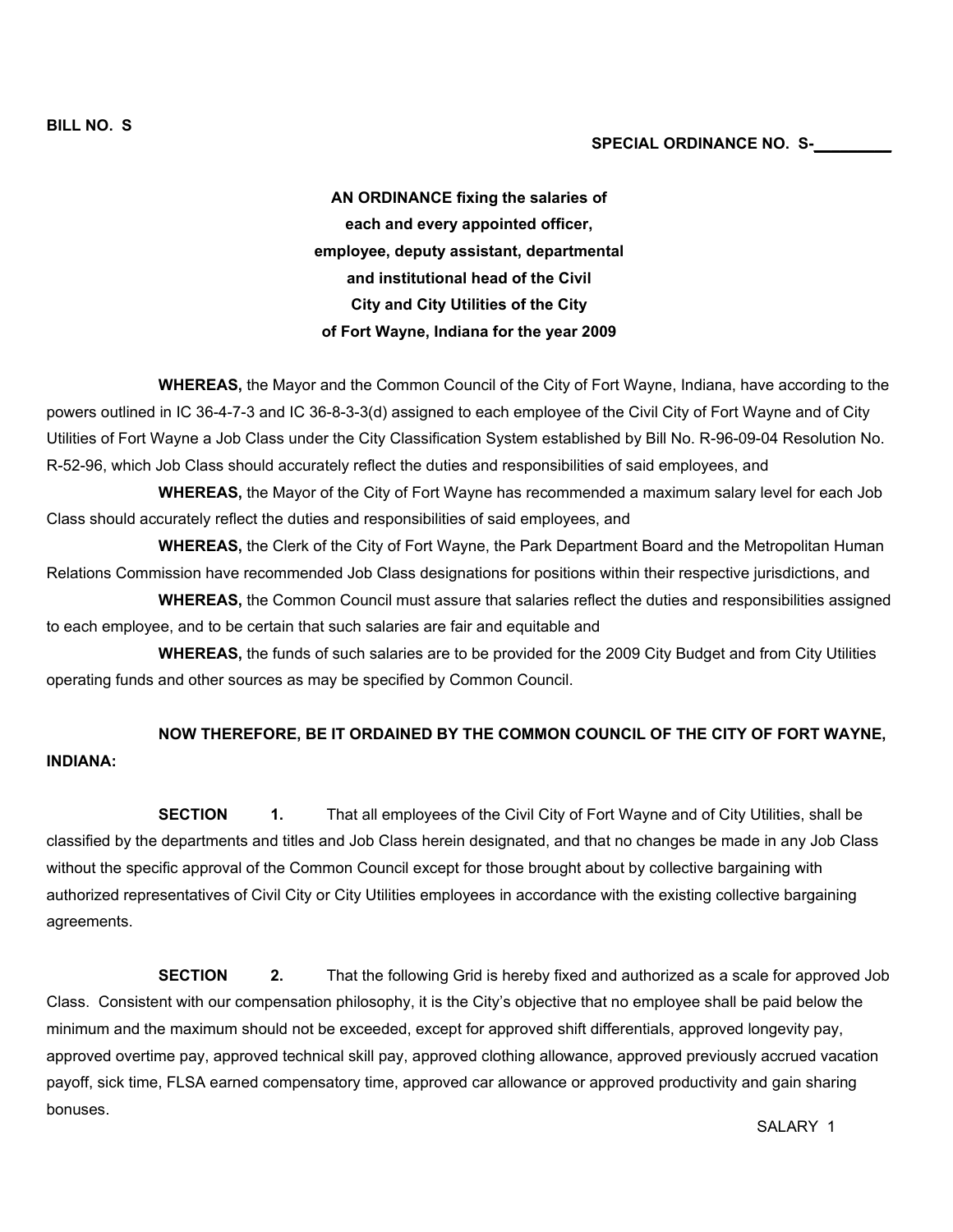# SEE EXHIBIT "A" ATTACHED HERETO AND MADE A PART HEREOF IN ITS ENTIRETY

This Grid, as reflected on Exhibit "A", is an attempt to maintain an orderly, consistent and competitive pay policy that includes a "bonus" program for superior performance and a "Grid System" that represents the actual market range for the Non-Union positions within City Government and its Utilities. Any general increase to the Grid shall only occur should the actual market range for a Job Class increase considerably.

 SECTION 3. The following is a true and complete listing of all Civil City and City Utilities non-bargaining unit positions by Department, Position Title, and Job Class. It does not include those positions which are specified as part of a bargaining unit having a written economic agreement with the City or Utilities negotiated by the Director of Human Resources and approved by the Common Council.

| <u>DIVISION/DEPARTMENT</u> |                                 |              | <b>GRID CLASSIFICATION</b> |                                       | <b>TITLE</b> |  |
|----------------------------|---------------------------------|--------------|----------------------------|---------------------------------------|--------------|--|
| <b>CITY CLERK'S OFFICE</b> |                                 |              |                            |                                       |              |  |
|                            |                                 | <b>COMOT</b> | Ш                          | <b>Administrative Assistant III</b>   |              |  |
|                            |                                 | COMOT        | IV                         | Violations Bureau Specialist          |              |  |
|                            |                                 | <b>COMOT</b> | IV                         | <b>Violations Court Administrator</b> |              |  |
|                            |                                 | <b>PAT</b>   | IV                         | Legislative Affairs Administrator     |              |  |
|                            |                                 | <b>PAT</b>   | IV                         | Deputy Clerk                          |              |  |
|                            |                                 | <b>PAT</b>   | V                          | <b>Assistant Chief Deputy</b>         |              |  |
|                            |                                 | <b>PAT</b>   | V                          | Parking Control Supervisor            |              |  |
|                            |                                 | Unclassified |                            |                                       |              |  |
|                            |                                 |              |                            | Council Attorney                      |              |  |
| <u>CITY UTILITIES</u>      |                                 |              |                            |                                       |              |  |
|                            | <b>Customer Relations</b>       |              |                            |                                       |              |  |
|                            |                                 | <b>PAT</b>   | V                          | <b>Customer Relations Manager</b>     |              |  |
|                            | Data Control                    |              |                            |                                       |              |  |
|                            |                                 | <b>COMOT</b> | IV                         | Administrative Assistant IV           |              |  |
|                            |                                 | COMOT        | VII                        | Supervisor                            |              |  |
|                            |                                 | <b>PAT</b>   | V                          | <b>Billing Systems Manager</b>        |              |  |
|                            | <b>Filtration Plant</b>         |              |                            |                                       |              |  |
|                            |                                 | <b>PAT</b>   | VI                         | Supervisor                            |              |  |
|                            |                                 | <b>EXE</b>   | L                          | Superintendent                        |              |  |
|                            | <b>Financial Services Group</b> |              |                            |                                       |              |  |
|                            |                                 | <b>COMOT</b> | IV                         | <b>Accounting Clerk</b>               |              |  |
|                            |                                 | <b>PAT</b>   | IV                         | Accountant IV                         |              |  |
|                            |                                 | <b>PAT</b>   | V                          | Accountant V                          |              |  |
|                            |                                 | <b>PAT</b>   | VII                        | Director of Finance                   |              |  |
|                            | <b>Water Maintenance</b>        |              |                            |                                       |              |  |
|                            |                                 | COMOT        | IV                         | <b>Accounting Clerk</b>               |              |  |
|                            |                                 | <b>PAT</b>   | V                          | Manager                               |              |  |
|                            |                                 | <b>PAT</b>   | V                          | Program Manager V                     |              |  |
|                            |                                 | <b>LTC</b>   | VI                         | Supervisor                            | SALARY 2     |  |
|                            |                                 |              |                            |                                       |              |  |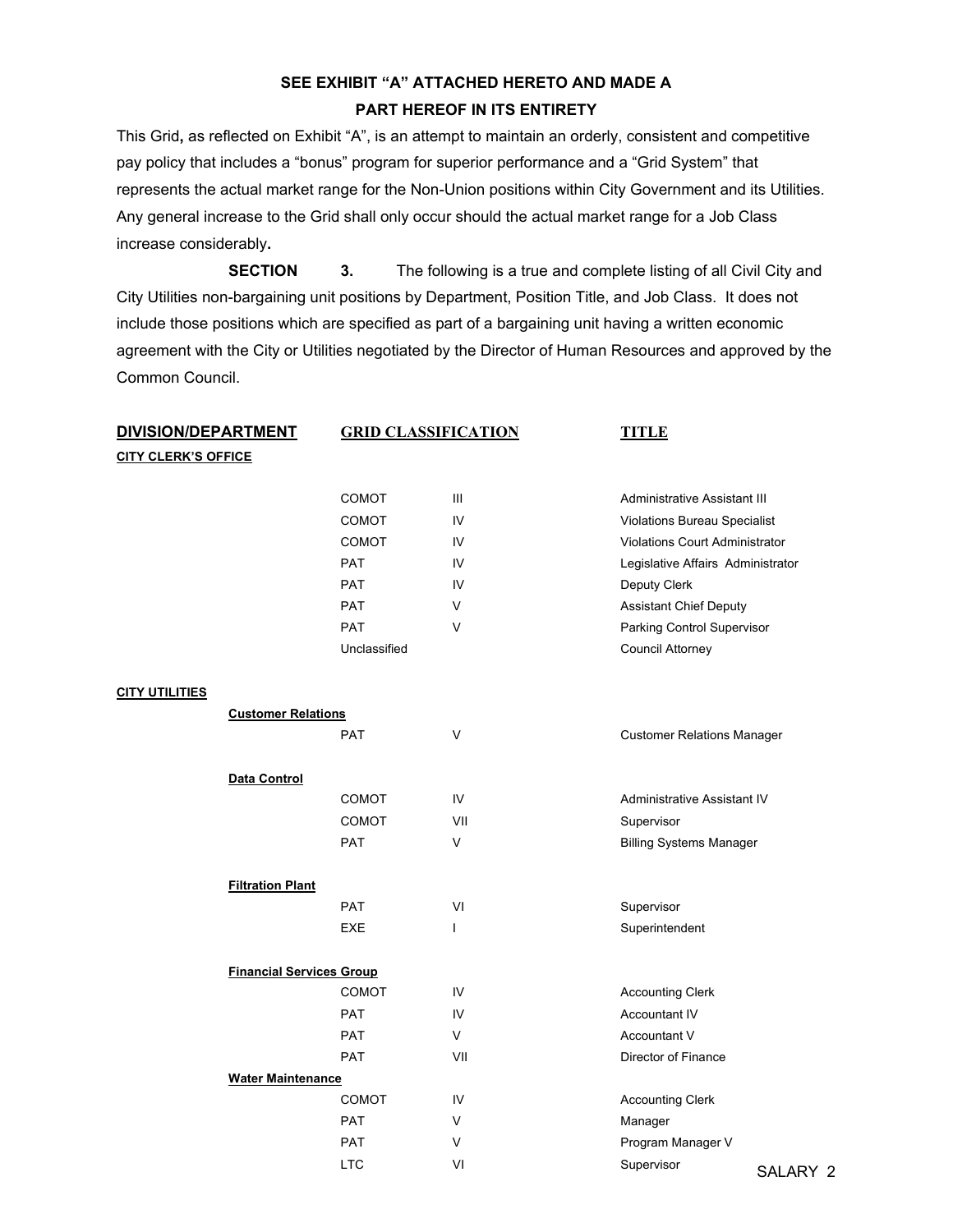|                                      | <b>LTC</b>                                 | VII    | Supervisor                                 |
|--------------------------------------|--------------------------------------------|--------|--------------------------------------------|
|                                      | <b>EXE</b>                                 | L      | Superintendent                             |
|                                      | <b>Water Pollution Control Maintenance</b> |        |                                            |
|                                      | <b>COMOT</b>                               | IV     | Administrative Assistant IV                |
|                                      | PAT                                        | $\vee$ | Program Manager V                          |
|                                      | <b>PAT</b>                                 | VI     | Program Manager VI                         |
|                                      | <b>LTC</b>                                 | VII    | <b>Construction Supervisor</b>             |
|                                      | EXE                                        | T      | Superintendent                             |
|                                      |                                            |        |                                            |
| <b>Water Pollution Control Plant</b> |                                            |        |                                            |
|                                      | <b>PAT</b>                                 | IV     | <b>CMMS Administrator</b>                  |
|                                      | <b>PAT</b>                                 | $\vee$ | Program Manager V                          |
|                                      | <b>PAT</b>                                 | VI     | Program Manager VI                         |
|                                      | <b>LTC</b>                                 | VIII   | Supervisor                                 |
|                                      | EXE                                        | T      | Superintendent                             |
| <b>Water Resources Group</b>         |                                            |        |                                            |
|                                      | <b>COMOT</b>                               | IV     | Administrative Assistant IV                |
|                                      | <b>PAT</b>                                 | IV     | Program Manager IV                         |
|                                      | <b>PAT</b>                                 | V      | Program Manager V                          |
|                                      | <b>PAT</b>                                 | VI     | Program Manager VI                         |
|                                      | <b>PAT</b>                                 | VII    | Program Manager VII                        |
|                                      | <b>PAT</b>                                 | VII    | Associate Director of Engineering          |
|                                      | <b>PAT</b>                                 | VII    | Manager of Engineering                     |
|                                      |                                            |        |                                            |
| <b>Utility Administration</b>        |                                            |        |                                            |
|                                      | COMOT                                      | IV     | Administrative Assistant IV                |
|                                      | COMOT                                      | VI     | <b>Administrative Assistant VI</b>         |
|                                      | <b>PAT</b>                                 | $\vee$ | Program Manager V                          |
|                                      | <b>PAT</b>                                 | VI     | <b>Utility Services Manager</b>            |
|                                      | PAT                                        | $\vee$ | <b>Public Information Officer</b>          |
|                                      | <b>EXE</b>                                 | J      | Associate City Attorney                    |
|                                      | EXE                                        |        | Deputy Director                            |
|                                      | EXE                                        | Ш      | Director of City Utilities                 |
| <b>COMMUNITY DEVELOPMENT</b>         |                                            |        |                                            |
|                                      | COMOT                                      | Ш      | Administrative Assistant III               |
|                                      | COMOT                                      | IV     | Administrative Assistant IV                |
|                                      | <b>COMOT</b>                               | V      | Administrative Assistant V                 |
|                                      | COMOT                                      | IV     | Administrative Assistant IV                |
|                                      | PAT                                        | Ш      | <b>Community Development Specialist</b>    |
|                                      | PAT                                        | IV     | <b>Community Development Specialist</b>    |
|                                      | <b>PAT</b>                                 | IV     | Accountant IV                              |
|                                      | <b>PAT</b>                                 | $\vee$ | <b>Community Development Manager</b>       |
|                                      | <b>PAT</b>                                 | VI     | <b>Community Development Manager</b>       |
|                                      | <b>PAT</b>                                 | VI     | <b>Community Development Administrator</b> |
|                                      | <b>PAT</b>                                 | VII    | Director                                   |
|                                      | EXE                                        | ı      | Deputy Director of Community Development   |
|                                      | EXE                                        | Ш      | Director Community Development Division    |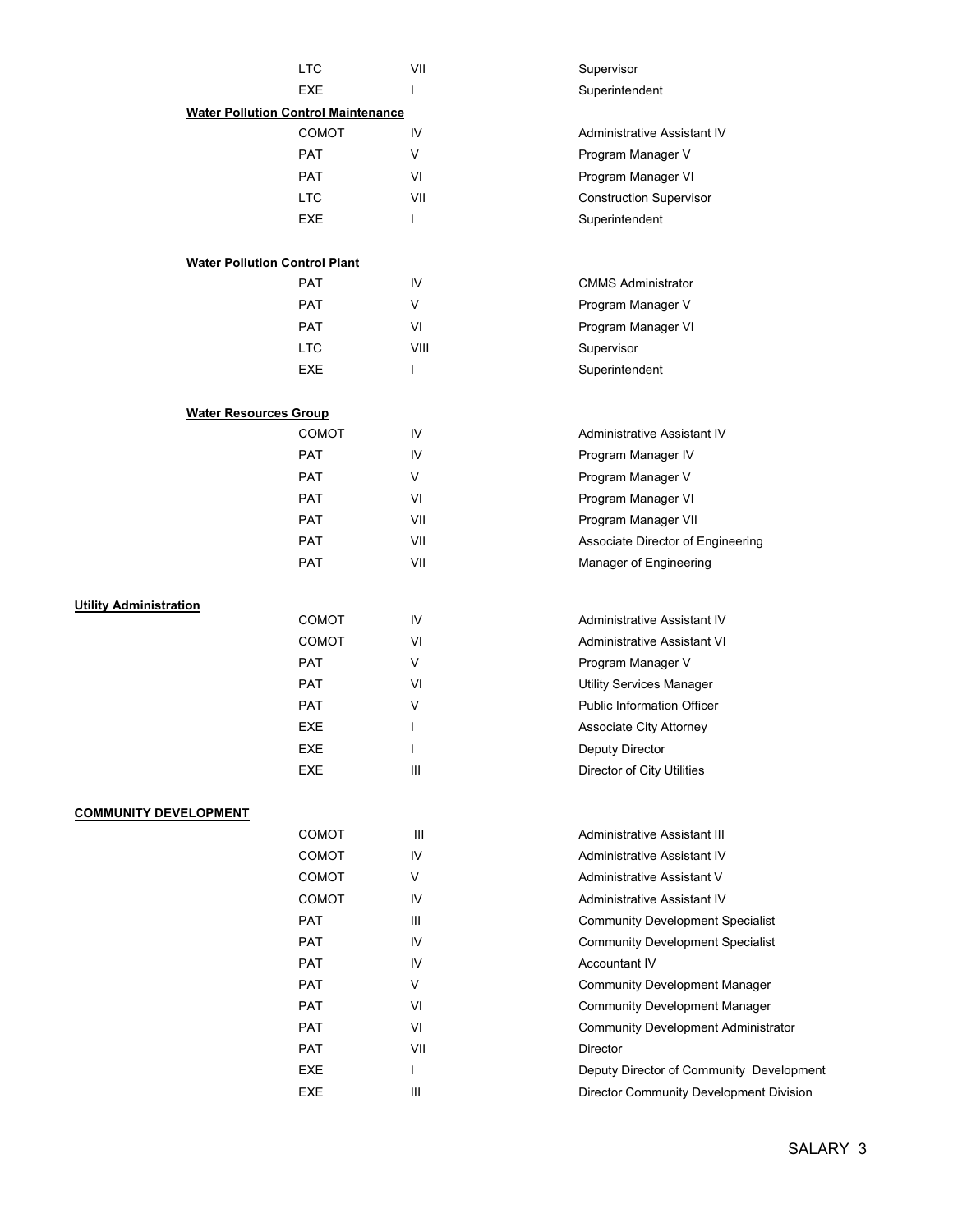|                                                                 | <b>Neighborhood Code Enforcement</b> |                          |                                    |
|-----------------------------------------------------------------|--------------------------------------|--------------------------|------------------------------------|
|                                                                 | COMOT                                | IV                       | <b>Administrative Assistant IV</b> |
|                                                                 | <b>PAT</b>                           | IV                       | Legal Assistant                    |
|                                                                 | <b>PAT</b>                           | V                        | Office Supervisor                  |
|                                                                 | <b>PAT</b>                           | VII                      | Director of Neighborhood Code      |
| Enforcement                                                     |                                      |                          |                                    |
|                                                                 | <b>POLE</b>                          | $\vee$                   | <b>Field Supervisor</b>            |
|                                                                 |                                      |                          |                                    |
| <b>FINANCE AND ADMINISTRATION</b><br><b>Controller's Office</b> |                                      |                          |                                    |
|                                                                 | <b>COMOT</b>                         | IV                       | <b>Accounting Clerk</b>            |
|                                                                 | COMOT                                | VI                       | Administrative Assistant VI        |
|                                                                 | <b>PAT</b>                           | IV                       | Accountant IV                      |
|                                                                 | <b>PAT</b>                           | V                        | Accountant V                       |
|                                                                 | <b>PAT</b>                           | VI                       | Senior Accountant/Analyst          |
|                                                                 | <b>PAT</b>                           | VII                      | Deputy Director                    |
|                                                                 | EXE                                  | $\mathbf{I}$             | Deputy Controller                  |
|                                                                 | <b>EXE</b>                           | $\mathbf{III}$           | City Controller                    |
|                                                                 |                                      |                          |                                    |
| <b>Information Systems</b>                                      |                                      |                          |                                    |
|                                                                 | <b>PAT</b>                           | $\vee$                   | Webmaster/Graphic Designer/PIO     |
| Officer                                                         |                                      |                          |                                    |
|                                                                 | <b>PAT</b>                           | VII                      | Director of Information Technology |
|                                                                 | EXE                                  | $\overline{\phantom{a}}$ | Chief Technology Officer           |
| <b>Payroll Services</b>                                         |                                      |                          |                                    |
|                                                                 | <b>PAT</b>                           | $\mathbf{III}$           | Payroll Practitioner III           |
|                                                                 | <b>PAT</b>                           | IV                       | Payroll Practitioner IV            |
|                                                                 | <b>PAT</b>                           | V                        | Payroll Coordinator                |
|                                                                 | <b>PAT</b>                           | VI                       | Payroll Manager                    |
| <b>Property Management</b>                                      |                                      |                          |                                    |
|                                                                 | <b>COMOT</b>                         | IV                       | Administrative Assistant IV        |
|                                                                 | PAT                                  | VI                       | Property Manager                   |
|                                                                 |                                      |                          |                                    |
| <b>Purchasing Services</b>                                      |                                      |                          |                                    |
|                                                                 | COMOT                                | ${\sf IV}$               | Administrative Assistant IV        |
|                                                                 | COMOT                                | IV                       | Information Specialist/Support     |
|                                                                 | COMOT                                | IV                       | <b>Bid Specialist/Buyer</b>        |
|                                                                 | <b>COMOT</b>                         | VI                       | Senior Buyer                       |
|                                                                 | <b>PAT</b>                           | $\vee$                   | Purchasing Supervisor              |
|                                                                 | <b>PAT</b>                           | VII                      | Director of Purchasing Services    |
| <b>Risk Management</b>                                          |                                      |                          |                                    |
|                                                                 | COMOT                                | IV                       | Administrative Assistant IV        |
|                                                                 | <b>PAT</b>                           | IV                       | Risk Management Specialist         |
|                                                                 | PAT                                  | $\vee$                   | Safety Claims/Investigator         |
|                                                                 | PAT                                  | VI                       | Risk Manager                       |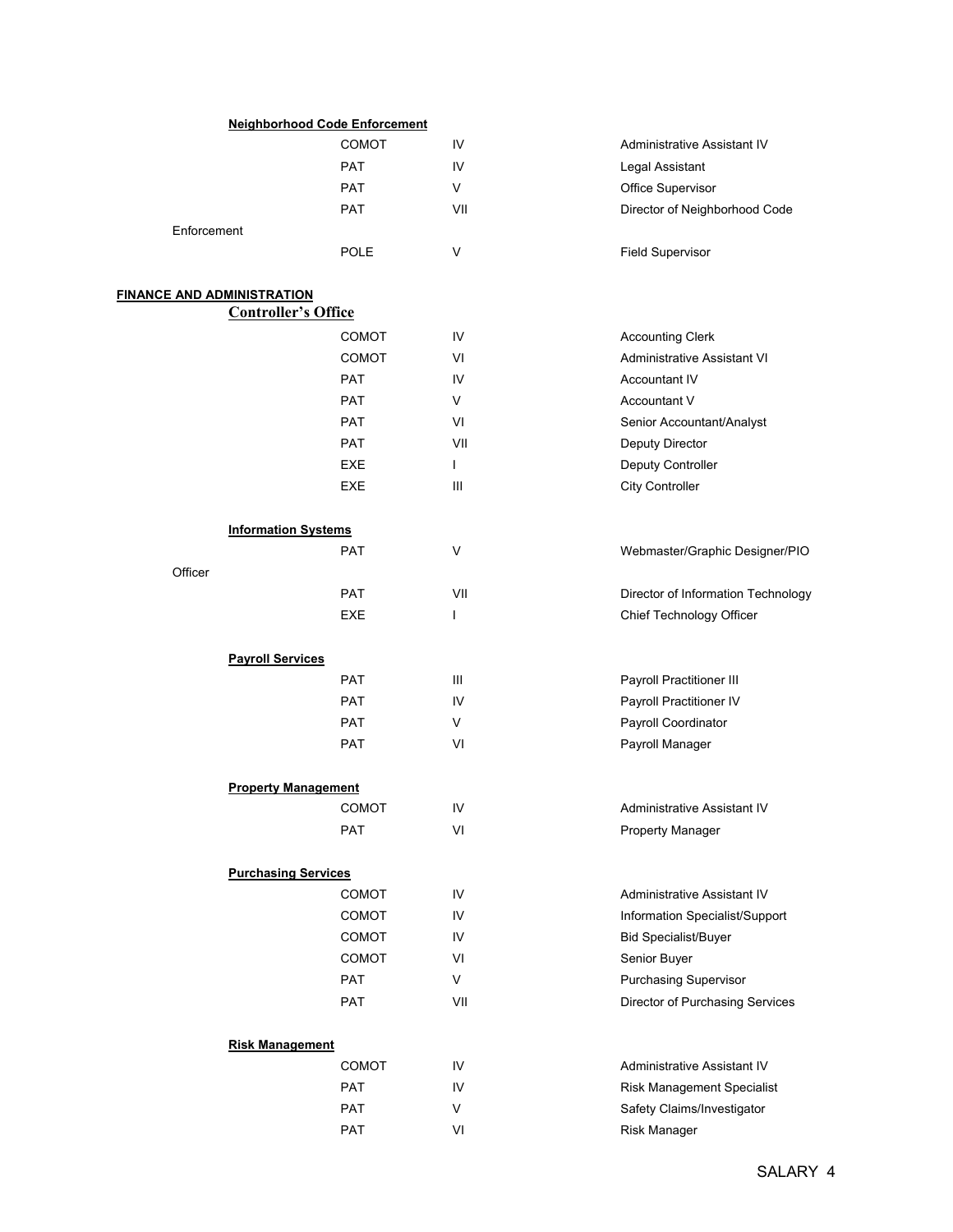## MAYOR'S OFFICE

|         | <b>Human Resources</b>                  |              |                |    |                                       |
|---------|-----------------------------------------|--------------|----------------|----|---------------------------------------|
|         |                                         | <b>COMOT</b> | Ш              |    | Administrative Assistant III          |
|         |                                         | <b>COMOT</b> | IV             |    | Administrative Assistant IV           |
|         |                                         | COMOT        | V              |    | Staffing and Recruitment Specialist   |
|         |                                         | COMOT        | V              |    | <b>PDQ Specialist</b>                 |
|         |                                         | <b>PAT</b>   | IV             |    | Benefits and Wellness Coordinator     |
|         |                                         | PAT          | IV             |    | Staffing and Recruitment Coordinator  |
|         |                                         | PAT          |                | VI | Staffing and Recruitment              |
| Manager |                                         |              |                |    |                                       |
|         |                                         | PAT          | VI             |    | Benefits and Employee                 |
|         |                                         |              |                |    | <b>Communications Manager</b>         |
|         |                                         | <b>PAT</b>   | VI             |    | Labor Relations Manager               |
|         |                                         | <b>PAT</b>   | VI             |    | PDQ Manager                           |
|         |                                         | EXE          | $\mathbf{III}$ |    | Director of Human Resources           |
|         | <b>Internal Audit</b>                   |              |                |    |                                       |
|         |                                         | <b>PAT</b>   | V              |    | <b>Staff Auditor</b>                  |
|         |                                         | <b>PAT</b>   | VI             |    | Director of Internal Audit            |
|         |                                         |              |                |    |                                       |
|         | <b>Law Department</b>                   |              |                |    |                                       |
|         |                                         | <b>COMOT</b> | VI             |    | <b>Administrative Assistant VI</b>    |
|         |                                         | <b>EXE</b>   | $\mathbf{I}$   |    | Associate City Attorney               |
|         |                                         | EXE          | Ш              |    | City Attorney                         |
|         | Mayor's Office                          |              |                |    |                                       |
|         |                                         | COMOT        | IV             |    | Administrative Assistant IV           |
|         |                                         | <b>COMOT</b> | VI             |    | <b>Executive Assistant</b>            |
|         |                                         | PAT          | Ш              |    | <b>City Services Specialist</b>       |
|         |                                         | <b>PAT</b>   | IV             |    | Mayor's Advocate                      |
|         |                                         | <b>PAT</b>   | V              |    | Legislative & Business Liaison        |
|         |                                         | <b>EXE</b>   | Ш              |    | Deputy Mayor                          |
|         | <b>Public Information</b>               |              |                |    |                                       |
|         |                                         | PAT          | V              |    | <b>Public Information Officer</b>     |
|         |                                         | <b>PAT</b>   | VII            |    | Director of Public Information        |
|         | <b>METRO HUMAN RELATIONS COMMISSION</b> |              |                |    |                                       |
|         |                                         | <b>COMOT</b> | $\  \ $        |    | Administrative Assistant III          |
|         |                                         | <b>COMOT</b> | IV             |    | Administrative Assistant IV           |
|         |                                         | <b>PAT</b>   | IV             |    | Investigator                          |
|         |                                         | <b>PAT</b>   | V              |    | Lead Investigator                     |
|         |                                         | <b>PAT</b>   | VI             |    | Legal Council                         |
|         |                                         | <b>EXE</b>   | $\mathbf{I}$   |    | <b>Executive Director</b>             |
|         | <b>PARKS AND RECREATION</b>             |              |                |    |                                       |
|         |                                         | <b>COMOT</b> | Ш              |    | Administrative Assistant III          |
|         |                                         | <b>COMOT</b> | IV             |    | Administrative Assistant IV           |
|         |                                         | <b>COMOT</b> | V              |    | Administrative Assistant V            |
|         |                                         | <b>PAT</b>   | Ш              |    | Program Facility Coordinator          |
|         |                                         | <b>PAT</b>   | Ш              |    | <b>Outdoor Recreation Coordinator</b> |
|         |                                         |              |                |    |                                       |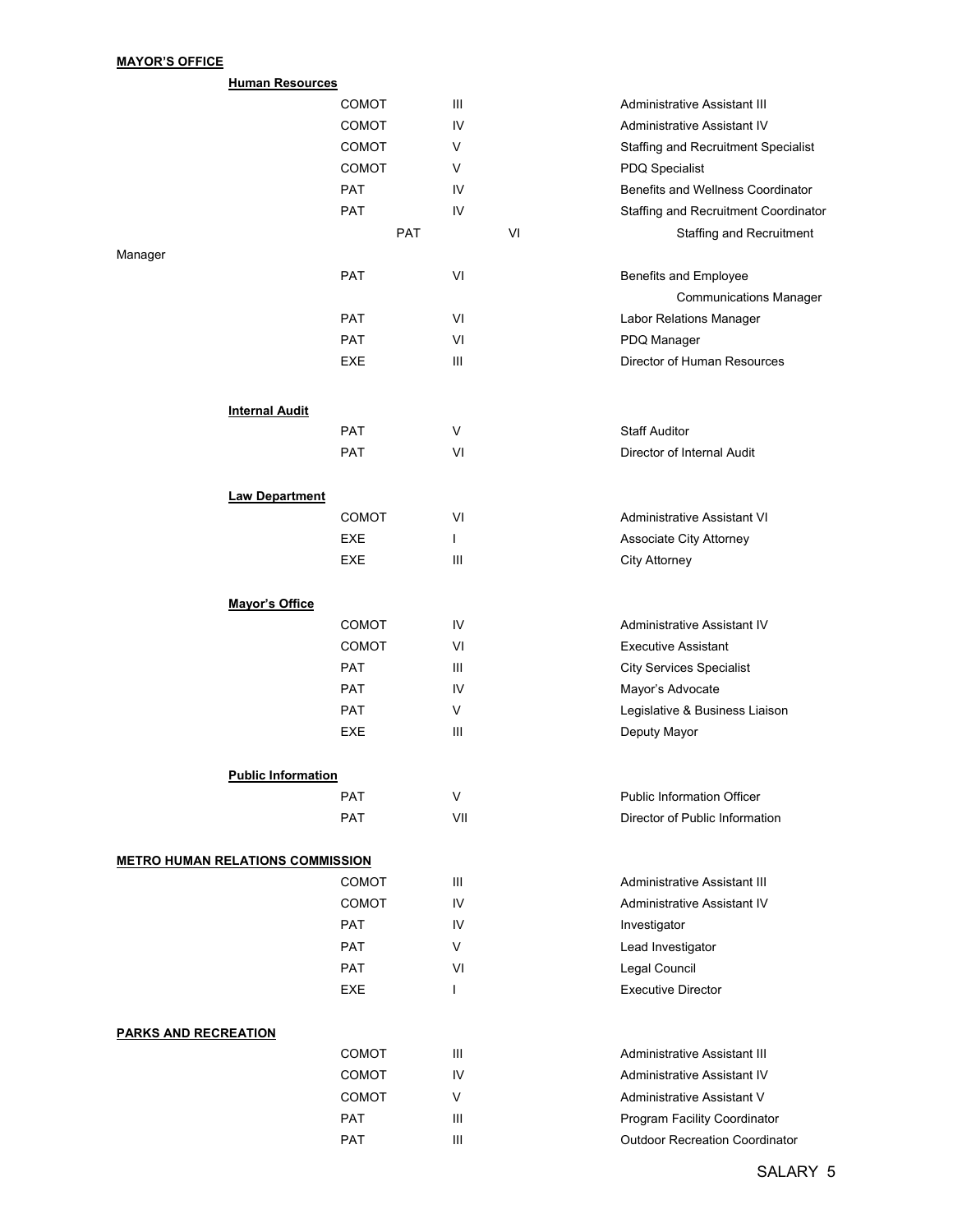| <b>PAT</b>   | IV  | Project Management Technician        |
|--------------|-----|--------------------------------------|
| <b>PAT</b>   | IV  | <b>Assistant Supervisor</b>          |
| <b>PAT</b>   | IV  | Supervisor                           |
| <b>PAT</b>   | V   | Supervisor                           |
| <b>PAT</b>   | VI  | Supervisor                           |
| <b>PAT</b>   | VI  | Landscape Architect                  |
| <b>PAT</b>   | IV  | Manager                              |
| <b>PAT</b>   | V   | Manager                              |
| <b>PAT</b>   | VI  | Manager                              |
| <b>LTC</b>   | VI  | Supervisor                           |
| <b>LTC</b>   | V   | Assistant Golf Green Superintendent  |
| <b>LTC</b>   | VI  | Golf Green Superintendent            |
| Unclassified |     | Golf Course Pro/Manager              |
| <b>EXE</b>   |     | Superintendent                       |
| <b>EXE</b>   |     | Director of Finance & Administration |
| <b>EXE</b>   |     | Deputy Director                      |
| <b>EXE</b>   | III | Director of Parks and Recreation     |

## PUBLIC WORKS

|                                    | <b>Energy &amp; Environmental Services</b> |        |                                        |
|------------------------------------|--------------------------------------------|--------|----------------------------------------|
|                                    | <b>PAT</b>                                 | V      | Program Manager V                      |
|                                    | <b>PAT</b>                                 | VII    | Director of Energy & Environmental     |
|                                    |                                            |        | Services                               |
| <b>Fleet Management Dept.</b>      |                                            |        |                                        |
|                                    | COMOT                                      | IV     | Administrative Assistant IV            |
|                                    | <b>PAT</b>                                 | IV     | Fleet System Analyst                   |
|                                    | <b>PAT</b>                                 | VI     | Director of Fleet Management           |
| <b>Flood Control</b>               |                                            |        |                                        |
|                                    | PAT                                        | V      | Flood Maintenance Manager              |
|                                    | <b>PAT</b>                                 | VI     | Flood Control Manager                  |
| <b>Public Works Administration</b> |                                            |        |                                        |
|                                    | <b>COMOT</b>                               | IV     | Administrative Assistant IV            |
|                                    | <b>COMOT</b>                               | V      | Clerk to Board                         |
|                                    | <b>COMOT</b>                               | $\vee$ | Administrative Assistant V             |
|                                    | <b>COMOT</b>                               | VI     | <b>Administrative Assistant VI</b>     |
|                                    | <b>PAT</b>                                 | IV     | <b>Accountant IV</b>                   |
|                                    | <b>PAT</b>                                 | IV     | Compliance Officer                     |
|                                    | PAT                                        | V      | Compliance Administrator               |
|                                    | <b>PAT</b>                                 | VI     | Greenway Manager                       |
|                                    | <b>EXE</b>                                 | III    | Director of Public Works               |
| <b>Street Department</b>           |                                            |        |                                        |
|                                    | <b>COMOT</b>                               | IV     | Administrative Assistant IV            |
|                                    | <b>LTC</b>                                 | VI     | General Foreman                        |
|                                    | <b>LTC</b>                                 | VIII   | <b>Assistant Street Commissioner</b>   |
|                                    | <b>EXE</b>                                 | T      | Director of Transportation/ Operations |
| .                                  |                                            |        |                                        |

#### **Street Light Operations**

LTC VI VI Lighting Foreman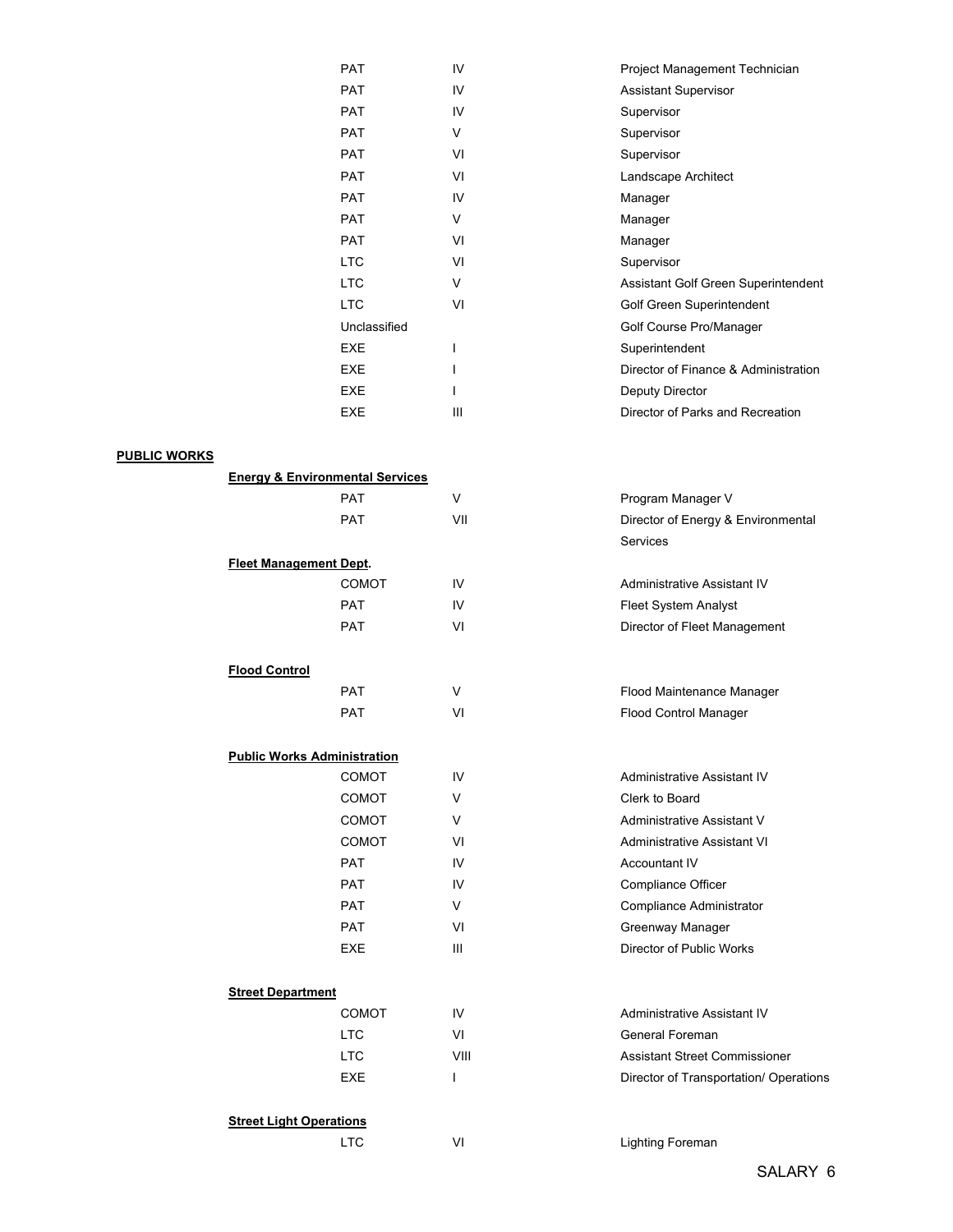|                            |                                 | <b>LTC</b>                                       | VII                                           | Supervisor of Street Lighting            |
|----------------------------|---------------------------------|--------------------------------------------------|-----------------------------------------------|------------------------------------------|
| Warehouse                  |                                 |                                                  |                                               |                                          |
|                            |                                 |                                                  |                                               |                                          |
|                            | <b>Traffic Engineering</b>      |                                                  |                                               |                                          |
|                            |                                 | <b>COMOT</b>                                     | IV                                            | <b>Administrative Assistant IV</b>       |
|                            |                                 | <b>PAT</b>                                       | VI                                            | <b>Assistant Traffic Engineer</b>        |
|                            |                                 | <b>PAT</b>                                       | VII                                           | Director of Traffic Operations           |
|                            |                                 | <b>PAT</b>                                       | VI                                            | Assistant Traffic Engineer               |
|                            |                                 | <b>PAT</b>                                       | VII                                           | <b>Traffic Engineer</b>                  |
|                            |                                 | <b>LTC</b><br><b>LTC</b>                         | VI<br>VI                                      | Sign and Marking Foreman                 |
|                            |                                 | <b>LTC</b>                                       | VII                                           | Signal Foreman                           |
|                            |                                 | <b>LTC</b>                                       | VII                                           | Sign and Marking Supervisor              |
|                            |                                 |                                                  |                                               | Infrastructure Supervisor                |
|                            |                                 | <b>LTC</b>                                       | VIII                                          | <b>Traffic Operations Supervisor</b>     |
|                            |                                 | <b>Transportation Administration and Support</b> |                                               |                                          |
|                            |                                 | <b>PAT</b>                                       | VI                                            | Right of Way Permit Supervisor           |
|                            |                                 | <b>PAT</b>                                       | VII                                           | Director of Transportation               |
|                            |                                 | Administration &                                 |                                               |                                          |
|                            |                                 |                                                  |                                               | Support                                  |
|                            |                                 |                                                  |                                               |                                          |
|                            |                                 | <b>Transportation Engineering Services</b>       |                                               |                                          |
|                            |                                 | <b>PAT</b>                                       | VI                                            | Manager of Transportation                |
| Engineering                |                                 |                                                  |                                               | Services                                 |
|                            |                                 | <b>PAT</b>                                       | VII                                           |                                          |
|                            |                                 | EXE                                              | $\mathbf{II}$                                 | Assistant City Engineer                  |
|                            |                                 |                                                  |                                               | City Engineer                            |
|                            |                                 |                                                  | <b>PART-TIME/SEASONAL/TEMPORARY POSITIONS</b> |                                          |
| DIVISION/DEPARTMENT        |                                 |                                                  |                                               |                                          |
| <b>CITY CLERK'S OFFICE</b> |                                 |                                                  |                                               |                                          |
|                            |                                 | <b>COMOT</b>                                     | Ш                                             | Receptionist/Clerk                       |
|                            |                                 | COMOT                                            | Ш                                             | Working Leader                           |
|                            |                                 | COMOT                                            | $\mathbf{I}$                                  | Intern/Seasonal                          |
| <b>CITY UTILITIES</b>      |                                 |                                                  |                                               |                                          |
|                            | <b>Customer Relations</b>       |                                                  |                                               |                                          |
|                            |                                 | <b>COMOT</b>                                     | Ш                                             | <b>Customer Relations Representative</b> |
|                            |                                 | <b>COMOT</b>                                     | III                                           | <b>Customer Relations</b>                |
|                            |                                 |                                                  |                                               | Representative/Cashier                   |
|                            |                                 | COMOT                                            | $\mathbf{I}$                                  | Intern/Seasonal                          |
|                            |                                 |                                                  |                                               |                                          |
|                            | Data Control                    |                                                  |                                               |                                          |
|                            |                                 | <b>COMOT</b>                                     | T                                             | Intern/Seasonal                          |
|                            | <b>Filtration</b>               |                                                  | I.                                            |                                          |
|                            |                                 | <b>COMOT</b>                                     |                                               | Intern/Seasonal                          |
|                            | <b>Financial Services Group</b> |                                                  |                                               |                                          |
|                            |                                 | <b>COMOT</b>                                     | $\mathbf{I}$                                  | Intern /Seasonal                         |
|                            |                                 |                                                  |                                               |                                          |
|                            |                                 | <b>Water Maintenance and Service</b>             |                                               |                                          |
|                            |                                 | COMOT                                            | $\mathbf{I}$                                  | Intern/Seasonal<br>SALARY 7              |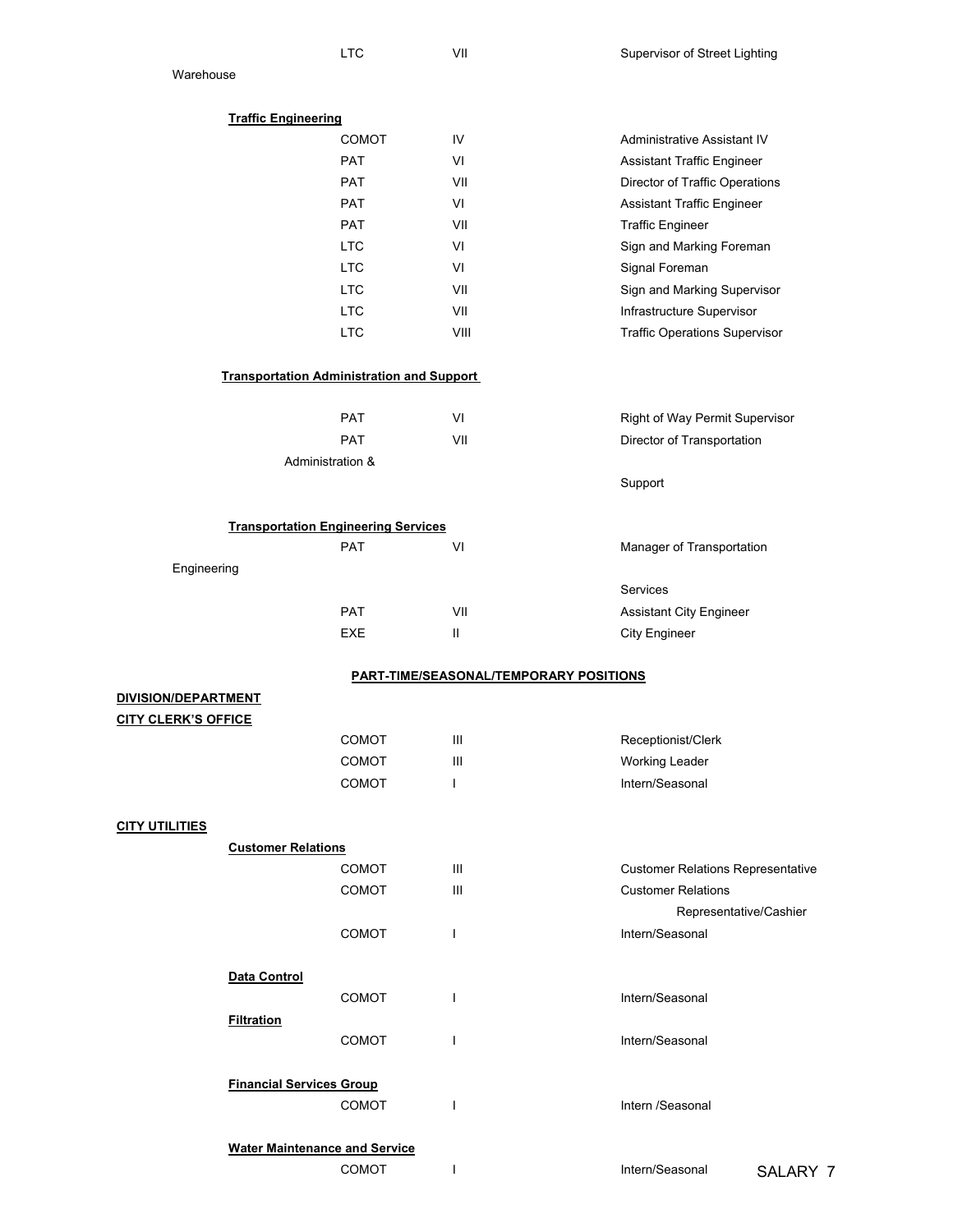|                                   | <b>WPC Maintenance</b>               |              |                          |                        |
|-----------------------------------|--------------------------------------|--------------|--------------------------|------------------------|
|                                   |                                      | <b>COMOT</b> | $\mathbf{I}$             | Intern/Seasonal        |
|                                   |                                      |              |                          |                        |
|                                   | <b>WPC Plant</b>                     |              |                          |                        |
|                                   |                                      | <b>COMOT</b> | $\overline{\phantom{a}}$ | Intern/Seasonal        |
|                                   | <b>Water Resources Group</b>         |              |                          |                        |
|                                   |                                      | COMOT        | $\mathbf{I}$             | Intern/Seasonal        |
|                                   |                                      |              |                          |                        |
|                                   | <b>Utility Administration</b>        |              |                          |                        |
|                                   |                                      | COMOT        | $\mathbf{I}$             | Intern/Seasonal        |
|                                   |                                      |              |                          |                        |
| <b>COMMUNITY DEVELOPMENT</b>      |                                      |              |                          |                        |
|                                   | <b>Neighborhood Code Enforcement</b> | <b>COMOT</b> | $\mathbf{I}$             | Intern/Seasonal        |
|                                   |                                      | COMOT        | $\mathbf{I}$             | Weed Program Inspector |
|                                   |                                      |              |                          |                        |
| <b>FINANCE AND ADMINISTRATION</b> |                                      |              |                          |                        |
|                                   | <b>Controller's Office</b>           |              |                          |                        |
|                                   |                                      | <b>COMOT</b> | $\mathbf{I}$             | Intern/Seasonal        |
|                                   |                                      |              |                          |                        |
|                                   | <b>Information Systems</b>           |              |                          |                        |
|                                   |                                      | <b>COMOT</b> | $\mathbf{I}$             | Intern/Seasonal        |
|                                   | <b>Payroll Services</b>              |              |                          |                        |
|                                   |                                      | <b>COMOT</b> | $\mathbf{I}$             | Intern/Seasonal        |
|                                   |                                      |              |                          |                        |
|                                   | <b>Property Management</b>           |              |                          |                        |
|                                   |                                      | <b>COMOT</b> | $\mathsf{I}$             | Intern/Seasonal        |
|                                   |                                      |              |                          |                        |
|                                   | <b>Purchasing Services</b>           |              |                          |                        |
|                                   |                                      | <b>COMOT</b> | I                        | Intern/Seasonal        |
|                                   |                                      |              |                          |                        |
|                                   | <b>Risk Management</b>               | COMOT        | $\mathbf{I}$             | Intern/Seasonal        |
|                                   |                                      |              |                          |                        |
| <b>MAYOR'S OFFICE</b>             |                                      |              |                          |                        |
|                                   | <b>Human Resources</b>               |              |                          |                        |
|                                   |                                      | COMOT        | $\mathsf{I}$             | Intern/Seasonal        |
|                                   |                                      |              |                          |                        |
|                                   | <b>Internal Audit</b>                |              |                          |                        |
|                                   |                                      | COMOT        | $\mathsf{I}$             | Intern/Seasonal        |
|                                   |                                      |              |                          |                        |
|                                   | <b>Law Dept</b>                      | COMOT        | $\mathbf{I}$             | Intern/Seasonal        |
|                                   |                                      |              |                          |                        |
|                                   | <b>Mayor's Office</b>                |              |                          |                        |
|                                   |                                      | COMOT        | $\mathbf{I}$             | Intern/Seasonal        |
|                                   |                                      |              |                          |                        |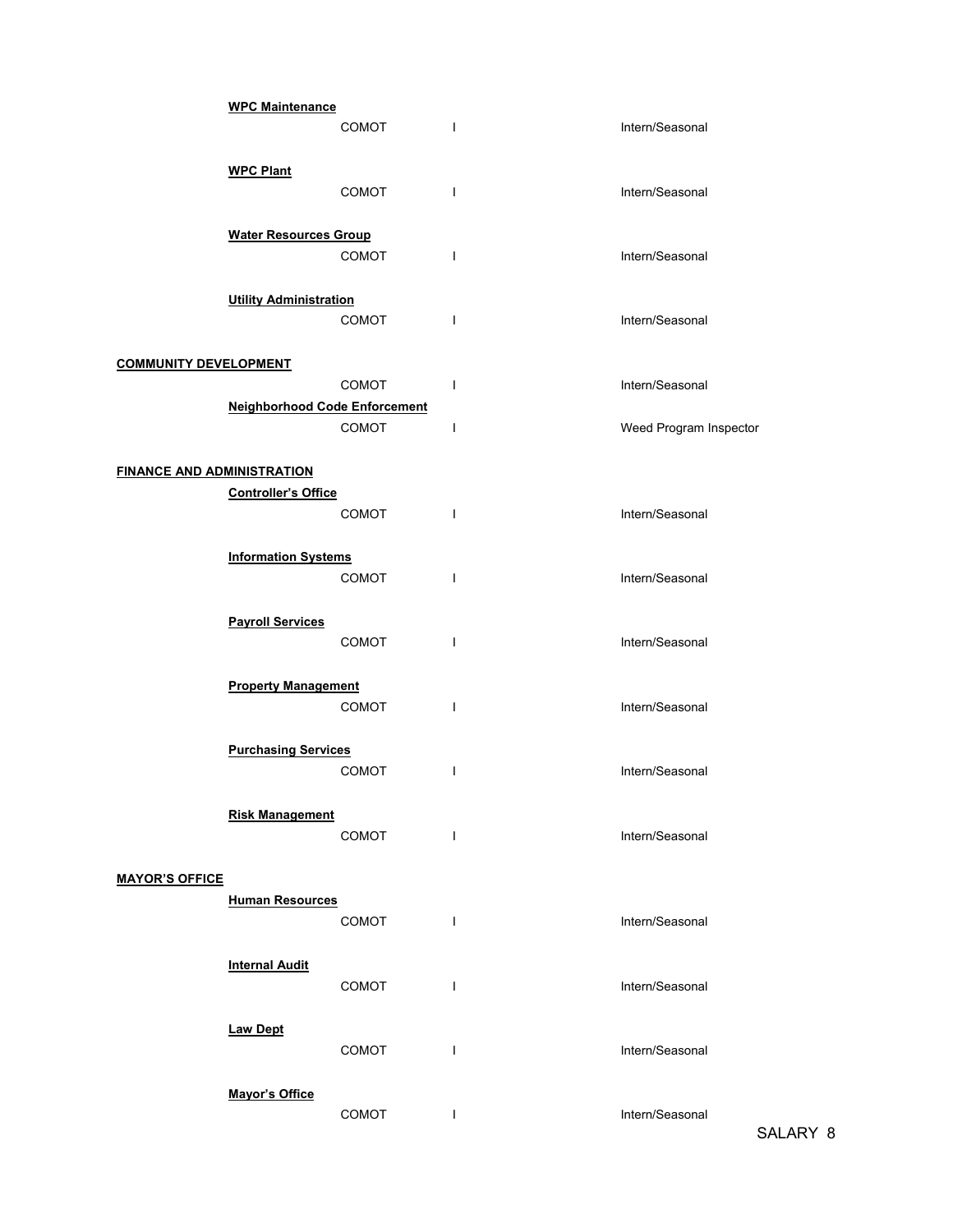| <b>Public Information</b>               |              |   |                                         |
|-----------------------------------------|--------------|---|-----------------------------------------|
|                                         | COMOT        |   | Intern/Seasonal                         |
| <b>METRO HUMAN RELATIONS COMMISSION</b> |              |   |                                         |
|                                         | COMOT        | ı | Intern/Seasonal/Assistant Investigator  |
|                                         |              |   |                                         |
| <b>PARKS AND RECREATION</b>             |              |   |                                         |
|                                         | <b>COMOT</b> | I | Asst. Golf Pro/Manager                  |
|                                         | <b>COMOT</b> |   | Aquatic Center Manager                  |
|                                         | <b>COMOT</b> |   | <b>Aquatics Supervisor</b>              |
|                                         | <b>COMOT</b> |   | <b>Basketball Staff</b>                 |
|                                         | <b>COMOT</b> |   | Basketball Program Coordinator          |
|                                         | COMOT        |   | <b>Basketball Site Supervisor</b>       |
|                                         | <b>COMOT</b> |   | Clerical                                |
|                                         | <b>COMOT</b> |   | <b>Golf Course Cashiers/Starters</b>    |
|                                         | <b>COMOT</b> |   | Assistant Golf Pro/Manager              |
|                                         | <b>COMOT</b> |   | Hurshtown Attendant                     |
|                                         | <b>COMOT</b> |   | Hurshtown Supervisor                    |
|                                         | <b>COMOT</b> |   | Ice Arena Attendant                     |
|                                         | COMOT        |   | Ice Arena Building Supervisor           |
|                                         | <b>COMOT</b> |   | Ice Arena Staff                         |
|                                         | <b>COMOT</b> |   | Intern/Seasonal                         |
|                                         | <b>COMOT</b> |   | Learn to Swim Instructor                |
|                                         | <b>COMOT</b> |   | Playground Leaders                      |
|                                         | <b>COMOT</b> |   | Playground Staff                        |
|                                         | <b>COMOT</b> |   | Pool Staff (non-certified)              |
|                                         | COMOT        |   | Pool - Head Lifeguard                   |
|                                         | <b>COMOT</b> |   | Pre-School/Youth Staff                  |
|                                         | <b>COMOT</b> |   | <b>Recreation Center Leaders</b>        |
|                                         | <b>COMOT</b> |   | <b>Recreation Site Supervisors</b>      |
|                                         | <b>COMOT</b> |   | Special Events Coordinator              |
|                                         | <b>COMOT</b> |   | Preschool/Youth Sports Coordinator      |
|                                         | COMOT        |   | Tennis Program Coordinator              |
|                                         | <b>COMOT</b> |   | Weekend/Evening                         |
|                                         |              |   | Receptionist/Host(ess)                  |
|                                         | <b>COMOT</b> | Ш | Clerical                                |
|                                         | <b>COMOT</b> | Ш | Foellinger Theatre Manager              |
|                                         | <b>COMOT</b> | Ш | Recreation Specialist - Year Round      |
|                                         | <b>COMOT</b> | Ш | Intern                                  |
|                                         | COMOT        | Ш | Ice Arena Attendant                     |
|                                         | <b>COMOT</b> | Ш | <b>Recreation Leader</b>                |
|                                         | COMOT        | Ш | Weekend/Evening Receptionist            |
|                                         |              |   | Host(ess)                               |
| <b>LTC</b>                              |              | ı | Camp Counselors                         |
| <b>LTC</b>                              |              |   | Camp Before/After Care                  |
| <b>LTC</b>                              |              |   | Foellinger Theatre Assistant Supervisor |
| <b>LTC</b>                              |              |   | <b>Golf Course Assistant Greens</b>     |
|                                         |              |   | Superintendent                          |
| <b>LTC</b>                              |              |   | Golf Course Maintenance                 |
| <b>LTC</b>                              |              |   | Life-guards/Substitute Lifeguards       |
| <b>LTC</b>                              |              | ı | Lindenwood Staff                        |
|                                         |              |   |                                         |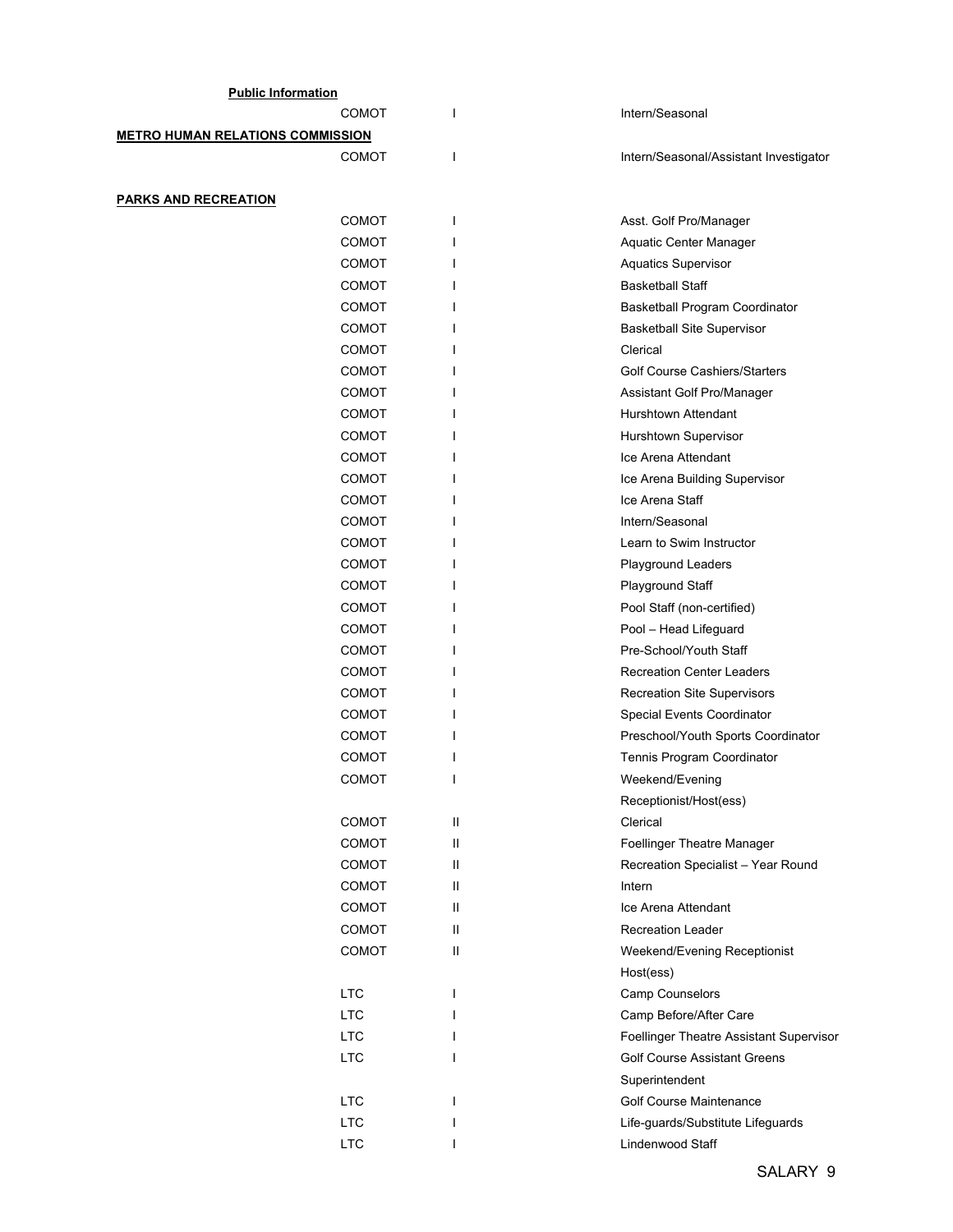| <b>LTC</b> | Maintenance                          |
|------------|--------------------------------------|
| <b>LTC</b> | <b>Naturalist</b>                    |
| LTC.       | <b>Tennis Instructors</b>            |
| LTC.       | <b>Theatre Attendant</b>             |
| LTC.       | Theatre Technician                   |
| <b>PAT</b> | <b>Camp Assistant Supervisor</b>     |
| <b>PAT</b> | Camp Supervisor                      |
| <b>PAT</b> | <b>Foellinger Theatre Supervisor</b> |
| <b>PAT</b> | Supervisor/Naturalist                |
| <b>PAT</b> | <b>Outdoor Education Coordinator</b> |
| <b>PAT</b> | <b>Playground Supervisor</b>         |
|            |                                      |

## PUBLIC WORKS

| <b>Energy &amp; Environmental Services</b>       |              |                                        |
|--------------------------------------------------|--------------|----------------------------------------|
| <b>COMOT</b>                                     | $\mathbf{I}$ | Intern/Seasonal                        |
| <b>LTC</b>                                       | $\mathbf{I}$ | Leaf Pick-up Laborer                   |
| <b>Fleet Management</b>                          |              |                                        |
| COMOT                                            | $\mathbf{I}$ | Intern/Seasonal                        |
| <b>Flood Control</b>                             |              |                                        |
| <b>COMOT</b>                                     | $\mathbf{I}$ | Intern/Seasonal                        |
| <b>Public Works Administration</b>               |              |                                        |
| <b>COMOT</b>                                     | T            | Intern/Seasonal                        |
| <b>Street Department</b>                         |              |                                        |
| <b>COMOT</b>                                     | $\mathbf{I}$ | Intern/Seasonal                        |
| <b>LTC</b>                                       | I            | Leaf Pick-up Laborer                   |
| <b>Street Light Operations</b>                   |              |                                        |
| <b>COMOT</b>                                     | T            | Intern/Seasonal                        |
| <b>Traffic Engineering</b>                       |              |                                        |
| <b>COMOT</b>                                     | $\mathbf{I}$ | Clerical                               |
| <b>LTC</b>                                       | T            | Sign Division Helper (Summer Intern)   |
| <b>LTC</b>                                       |              | Signal Division Helper (Summer Intern) |
| <b>LTC</b>                                       | 1            | <b>Traffic Counter (Summer</b>         |
|                                                  |              | Intern/Seasonal)                       |
| <b>Transportation Administration and Support</b> |              |                                        |
| COMOT                                            | $\mathbf{I}$ | Intern/Seasonal                        |
| <b>Transportation Engineering Services</b>       |              |                                        |
| <b>COMOT</b>                                     | T            | Clerical Aide (Intern)                 |
| <b>COMOT</b>                                     | $\mathbf{I}$ | Intern/Seasonal                        |
| <b>COMOT</b>                                     | ı            | Seasonal Office Employee               |

LTC I I Seasonal Field Employee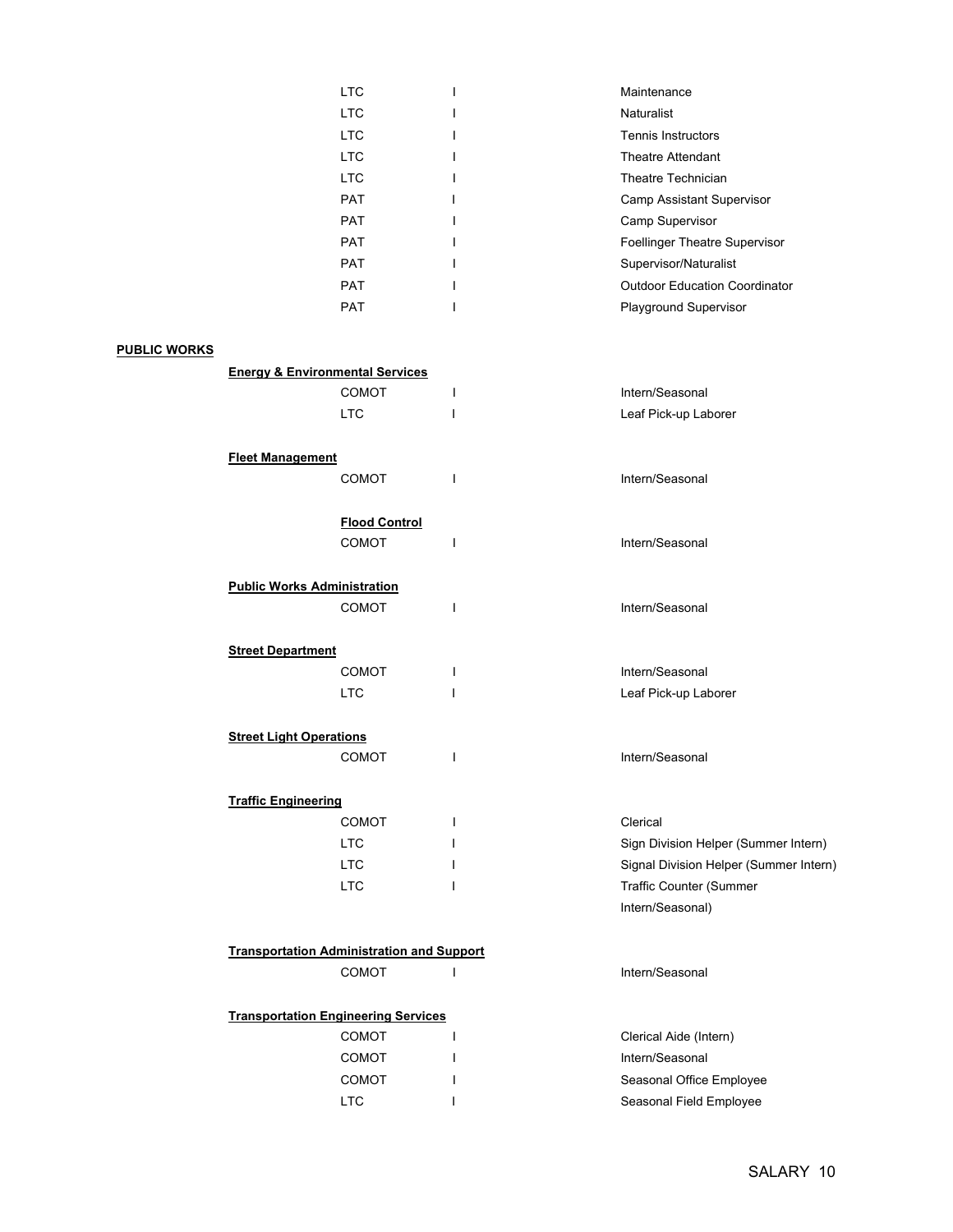SECTION. 4. Pursuant to State Statute economic conditions must be approved by the Common Council. Such economic conditions include, but are not limited to, base pay and monetary fringe benefits. These matters will be negotiated by and between the City and the appropriate bargaining Unit for the year 2009. Upon conclusion of such negotiations the appropriate Ordinances shall be Submitted to the Common Council for approval.

SECTION. 5. Moving Expenses for new employees moving into Allen County may be reimbursed up to a maximum of \$5,000 with the approval of the Human Resources Director. The new employee shall pay for all expenses up front and will present receipts for reimbursement.

**SECTION** 6. In addition to the compensation for positions listed herein the City shall contribute 3% of employees' salary to the Public Employees Retirement Fund (PERF).

**SECTION** 7. That, in addition to the compensation provided for herein: The City of Fort Wayne Law Department shall receive not more than \$6,500 for services performed in connection with the operations of the municipally owned utilities pursuant to I.C. 36-4-74 which additional compensation shall be paid from the revenues of the appropriate utility or function. The City of Fort Wayne Law Department shall also receive an additional sum not to exceed \$13,000 for services provided in connection with the City Self-Insurance Program involving matters not in litigation.

 That, in addition, the following legal services are recognized as extraordinary services and shall entitle the City of Fort Wayne Law Department performing such services to charge respective departments additional compensation at the rate of 120% of the hourly compensation of the classified City Attorney or Associate City Attorney performing such services, or such other appropriate compensation as determined by the Board of Public Works:

- A.) Bond issues and related financial matters, including Bond issues related to the Economic Development Commission where the fees for said issues is paid by the Bond applicant.
- B.) Annexation litigation following the filing of a remonstrance.
- C.) Condemnation litigation following the filing of exceptions to the appraisers' report.
- D.) All matters relating to defense of claims against the Fort Wayne Police Department following the filing of a complaint.
- E.) All matters involving a challenge to the constitutionality of any act or omission by the City or one of its employees following the filing of a complaint in court.
- F.) All matters relating to intervention in utility rate cases following the filing of a petition of a petition to intervene, or other appearances before the Indiana Utility Regulatory Commission (I.U.R.C.).
- G.) All matters relating to litigation where the amount in controversy exceeds \$50,000, following the filing of a complaint in court.
- H.) All matters relating to litigation where any recovery against the City or its employees would be paid from the City's Self-Insurance Fund.
- I.) All matters involving collective bargaining arbitration.
- J.) Matters relating to the Fort Wayne Redevelopment Commission covered by a separate contract.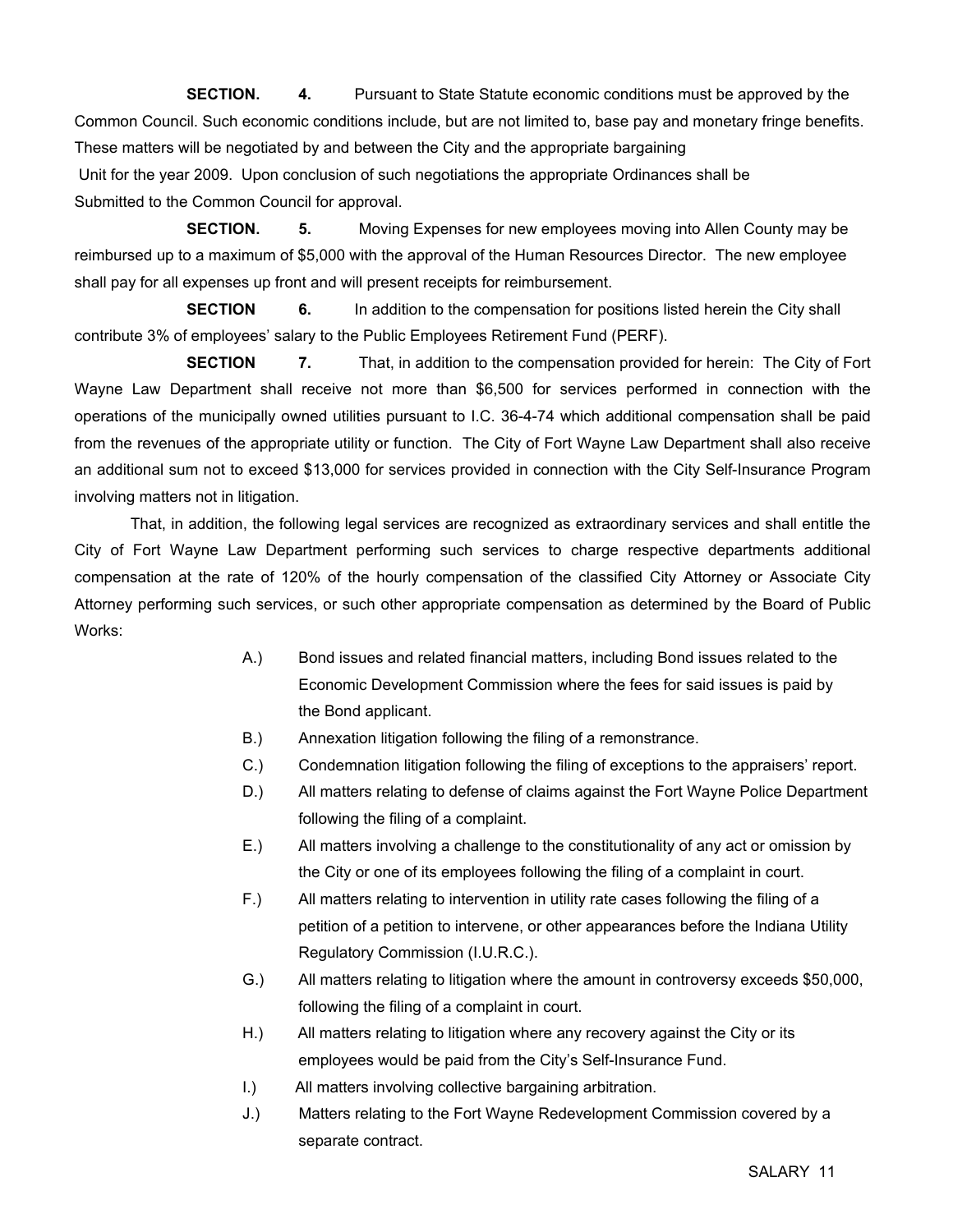Any and all payments to be made hereunder for extraordinary services shall be subject to the final Approval by the City Controller. Nothing in this agreement shall prevent the use of other attorneys or

first

To perform extraordinary services, subject, however, to the provisions of I.C. 36-4-9-12.

 SECTION 8. From and after the first day of January, 2009 all appointed officers, employees, deputies, assistants, departmental and institutional heads of the Civil City and City Utilities will be paid according to this, the above and following provisions of this ordinance, subject to budgetary limitations, collective bargaining agreements, future changes or amendments enacted by Common Council.

**SECTION** 9. Nothing in this Salary Ordinance shall limit the capacity of Utility Management at the Filtration Plant to participate in the Gain Sharing Plan under the Memorandum of Understanding approved by Common Council under Ordinance No. R-26-99.

**SECTION** 10. That all Departments subject to this Ordinance will conform to the Official City's Personnel Policies and Procedures relating to hiring, pay, and other related practices, approved by the Mayor and administered by the City's Human Resources Department.

**SECTION** 11. If any section, clause, sentence, paragraph or part or provisions of this Ordinance be found invalid or void by a Court of competent jurisdiction, it shall be conclusively presumed that this ordinance would have passed by the Common Council without such invalid section, clauses, paragraph, part or provisions, and the remaining parts of the Ordinance will remain in effect.

**SECTION** 12. The Municipal Code of the City of Fort Wayne references, in codification form, salary ordinances previously adopted by the City Council for past years. Such salary ordinances have a duration of one year and thus, with the exception of the 2008 salary ordinances, have expired. Commencing January 1, 2009, any conflict between the terms and conditions hereof and any previous ordinance shall be resolved in favor of the most recently enacted ordinance.

**SECTION** 13. Two copies of all attachments and Exhibits referred to in this Ordinance shall be kept on file with the City Clerk of Fort Wayne for the purpose of public inspection.

 SECTION 14. This ordinance shall be in full force and effect from and after its passage and approval by the Mayor.

Council Member

APPROVED AS TO FORM AND LEGALITY

\_\_\_\_\_\_\_\_\_\_\_\_\_\_\_\_\_\_\_\_\_\_\_\_\_\_\_\_\_\_\_

 $\frac{1}{2}$  , and the set of the set of the set of the set of the set of the set of the set of the set of the set of the set of the set of the set of the set of the set of the set of the set of the set of the set of the set

Carol Taylor, City Attorney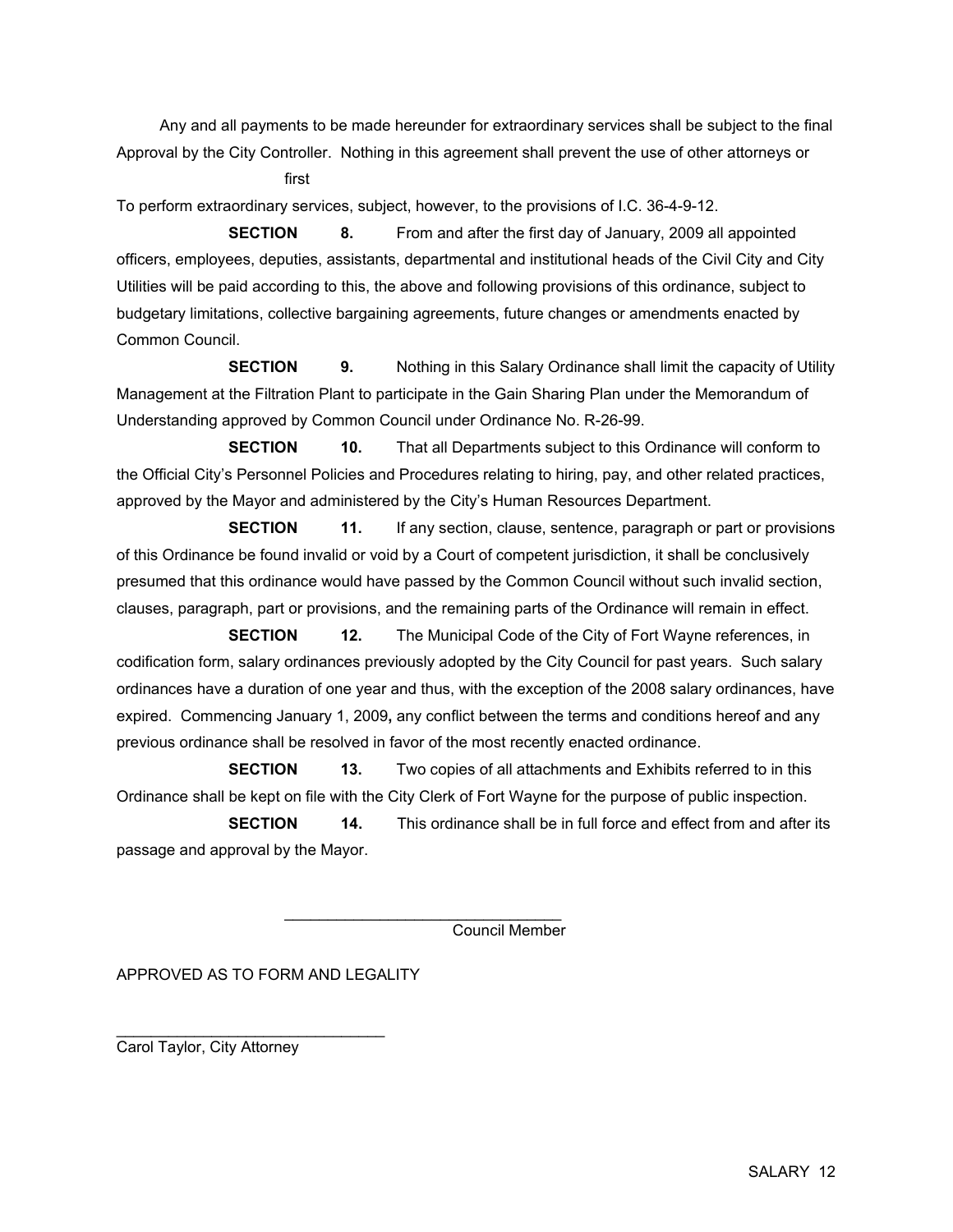#### AN ORDINANCE fixing the salaries of all members of the Division of Public Safety of the City of Fort Wayne, Indiana for the year 2009.

 WHEREAS, the Mayor and Common Council of the City of Fort Wayne, Indiana have, according to the powers outlined in IC 36-8-3-3-(d), assigned to all members of the Police and Fire Departments of the City of Fort Wayne a Job Category under the City Classification System established by Bill No. R-96-09-04 Resolution No. R-52-96 as subsequently modified and improved, which categories should accurately reflect the duties and responsibilities of said employees, and

 WHEREAS, the Mayor of the City of Fort Wayne has recommended a maximum salary level for each job category in a systematic way, and

 WHEREAS, the Common Council must assure that salaries reflect the duties and responsibilities assigned to each employee, and to be certain that such salaries are fair and equitable, and

 WHEREAS, the funds of such salaries are to be provided by the 2009 City Budget operating funds and other sources as may be specified by the Common Council.

# NOW, THEREFORE, BE IT ORDAINED BY THE COMMON COUNCIL OF THE CITY OF

## FORT WAYNE, INDIANA:

 SECTION 1. That all members of the Police and Fire Departments of the City of Fort Wayne, shall be classified by the letters, job titles and job categories herein designated, and that no changes be made in any job category without the specific approval of the Common Council except for those brought about by collective bargaining with authorized representatives of City employees in accordance with the existing collective bargaining agreements.

 SECTION 2. That the following grid of salaries is fixed and authorized as the grid for approved job categories. Consistent with our compensation philosophy, it is the City's objective that no employee shall be paid below their job category and the maximum should not be exceeded, except for approved shift differentials, approved longevity pay, approved overtime pay, approved technical skill pay, approved educational bonus, approved clothing allowance.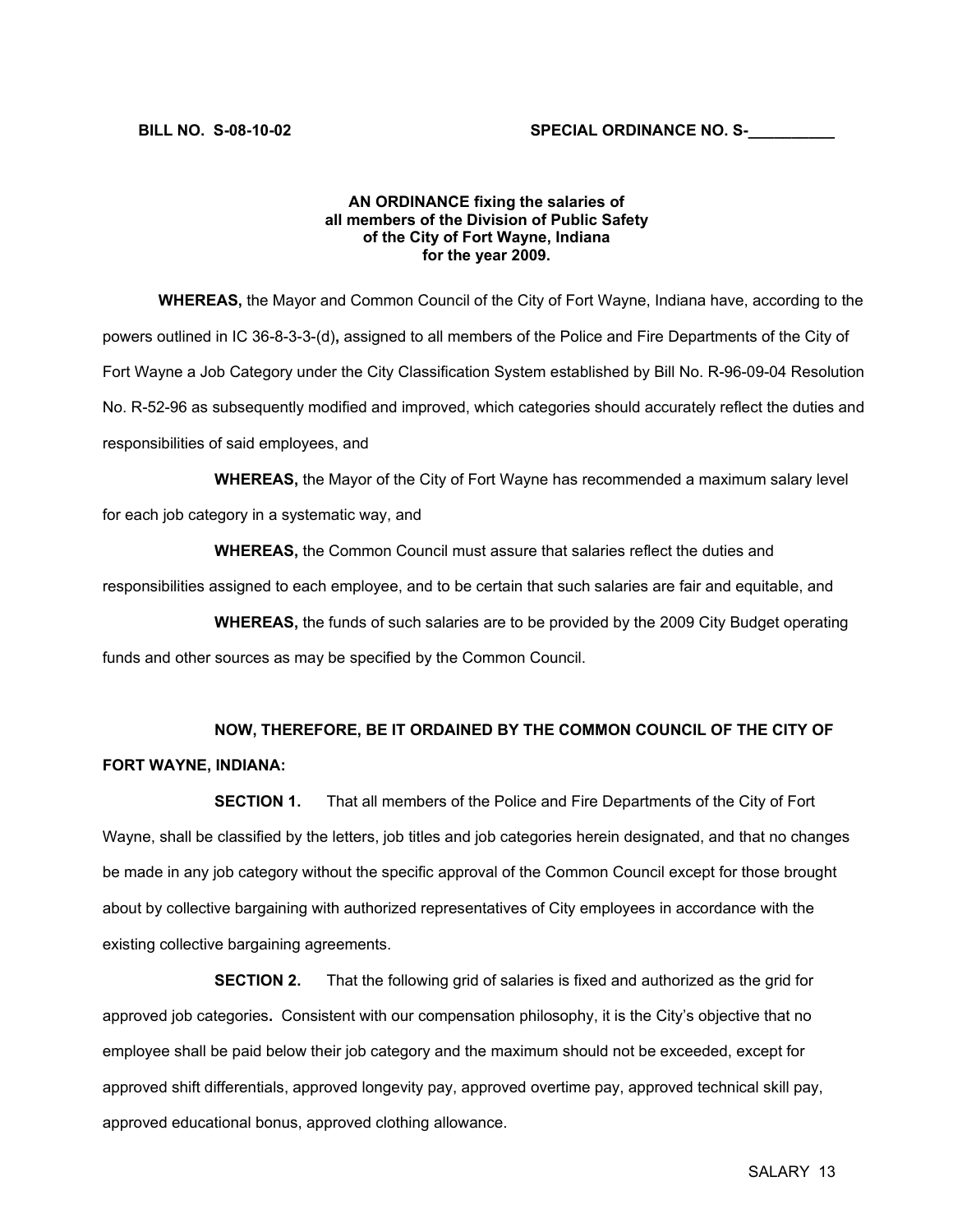## SEE EXHIBIT "A" ATTACHED HERETO AND MADE A

### PART HEREOF IN ITS ENTIRETY

 The grid, as reflected on Exhibit "A" is an attempt to maintain an orderly, consistent and competitive pay policy that includes a "bonus" program for superior performance and a "Grid System" that represents the actual market range for the Non-Union positions within City Government and it's Utilities. Any general increase to the Grid shall only occur should the actual market range for a Job Class increase considerably. A. That the following fringe benefits are hereby approved for the year 2009 for the

employees in the Fire Command:

#### FIRE COMMAND APPROVED SUPPLEMENTAL FRINGE BENEFITS

| - Hazardous Duty/Technical Pay/Specialty Pay                                                              | \$1370.05     |
|-----------------------------------------------------------------------------------------------------------|---------------|
| - Educational Bonus                                                                                       | \$450/vr      |
| (Associate Degree or higher - Fire Science Technology)                                                    |               |
| - Clothing Allowance                                                                                      | \$1.500.00/vr |
| That all Fire Command, including the Internal Affairs Officer, shall have the same longevity, disability, |               |

survivors benefits, retirement health insurance benefits, sick leave, personal leave, holiday leave,

bereavement pay and vacation leave rights and receive the same percentage pay increases as provided to

members of the Fire Department covered by a collective bargaining agreement.

## B. That the following fringe benefits are hereby approved for the year 2009 for the

employees in the Police Command:

## POLICE COMMAND APPROVED SUPPLEMENTAL FRINGE BENEFITS

| <b>Educational Bonus</b> | FOP        | PBA        |
|--------------------------|------------|------------|
| - Associate Degree       | \$450/yr   | \$450/yr   |
| - Bachelor's Degree      | \$900/yr   | \$900/yr   |
| - Master's Degree        | \$1,300/yr | \$1,400/yr |
| - Doctorate Degree       | N/A        | \$1,900/yr |
| - Clothing Allowance     | \$1,700/yr | \$1,700/yr |

That all Police Command shall be eligible for any additional benefits afforded the Fraternal Order of Police. That all Police Command, Captains and above, shall receive the same percentage pay increases as afforded the Fraternal Order of Police.

 SECTION 3. The following is a true and complete listing of all members of the Police and Fire Departments of the City of Fort Wayne non-bargaining unit positions by Department, Position, Title, and job category. It does not include those positions which are specified as part of a bargaining unit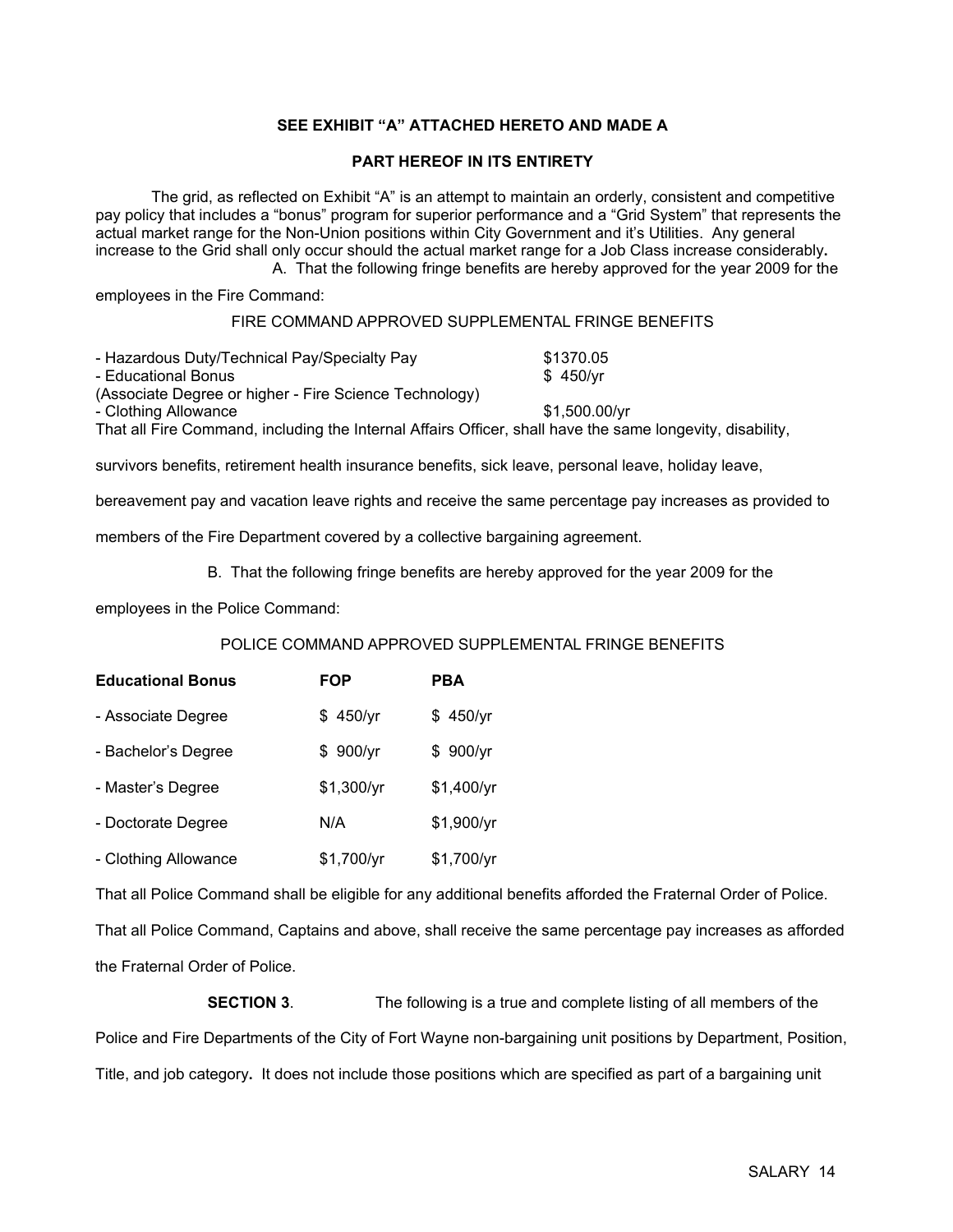having a written economic agreement with the City negotiated by the City Attorney and approved by Common

Council.

| <b>DIVISION/DEPARTMENT</b>          | <b>GRID CLASSIFICATION</b>   |              | <b>TITLE</b>                                                    |
|-------------------------------------|------------------------------|--------------|-----------------------------------------------------------------|
| <b>PUBLIC SAFETY ADMINISTRATION</b> |                              |              |                                                                 |
|                                     | <b>EXE</b>                   | III          | Director of Public Safety                                       |
|                                     |                              |              |                                                                 |
| <b>HOMELAND SECURITY</b>            | <b>PAT</b>                   | IV           | Metropolitan Medical Response                                   |
|                                     |                              |              | System Coordinator                                              |
|                                     | <b>EXE</b>                   | $\mathbf{H}$ | Director of Homeland Security                                   |
| <b>PUBLIC SAFETY ACADEMY</b>        |                              |              |                                                                 |
|                                     | <b>COMOT</b>                 | Ш            | Administrative Assistant                                        |
|                                     | <b>PAT</b>                   | VI           | Finance & Marketing Manager                                     |
|                                     | <b>PAT</b>                   | VI           | Manager of Training & Curriculum                                |
|                                     | <b>LTC</b>                   | VII          | Maintenance Supervisor                                          |
|                                     | <b>EXE</b>                   | Ш            | Director of Public Safety Academy                               |
|                                     |                              |              |                                                                 |
| <b>POLICE DEPARTMENT</b>            |                              |              |                                                                 |
| <b>Police Civilians</b>             |                              |              |                                                                 |
|                                     | <b>COMOT</b><br><b>COMOT</b> | IV<br>IV     | Detective Bureau Desk Person<br><b>Administrative Assistant</b> |
|                                     | <b>COMOT</b>                 | V            | <b>Administrative Assistant</b>                                 |
|                                     | <b>PAT</b>                   | V            | Research and Grants Manager                                     |
|                                     | <b>PAT</b>                   | VI           | <b>Crime Laboratory Manager</b>                                 |
|                                     | <b>PAT</b>                   | IV           | Crime Lab Technician                                            |
|                                     | <b>PAT</b>                   | V            | <b>Forensic Scientist</b>                                       |
|                                     | <b>PAT</b>                   | VII          | Director of Finance & Facilities                                |
|                                     | <b>POLE</b>                  | IV           | Civilian Property/Evidence<br>Specialist                        |
|                                     | <b>POLE</b>                  | IV           | Police Athletic League (PAL)<br>Coordinator                     |
|                                     | <b>POLE</b>                  | IV           | Civilian Coordinator/Crime<br>Stoppers                          |
|                                     | <b>POLE</b>                  | IV           | Drug House Ordinance Coordinator                                |
|                                     | <b>POLE</b>                  | IV           | Administrative Victim Advocate                                  |
|                                     | <b>POLE</b>                  | IV           | Victim Advocate                                                 |
|                                     | <b>POLE</b><br><b>POLE</b>   | V<br>IV      | Sr. Victim's Advocate                                           |
|                                     |                              |              | <b>Crime Analyst</b>                                            |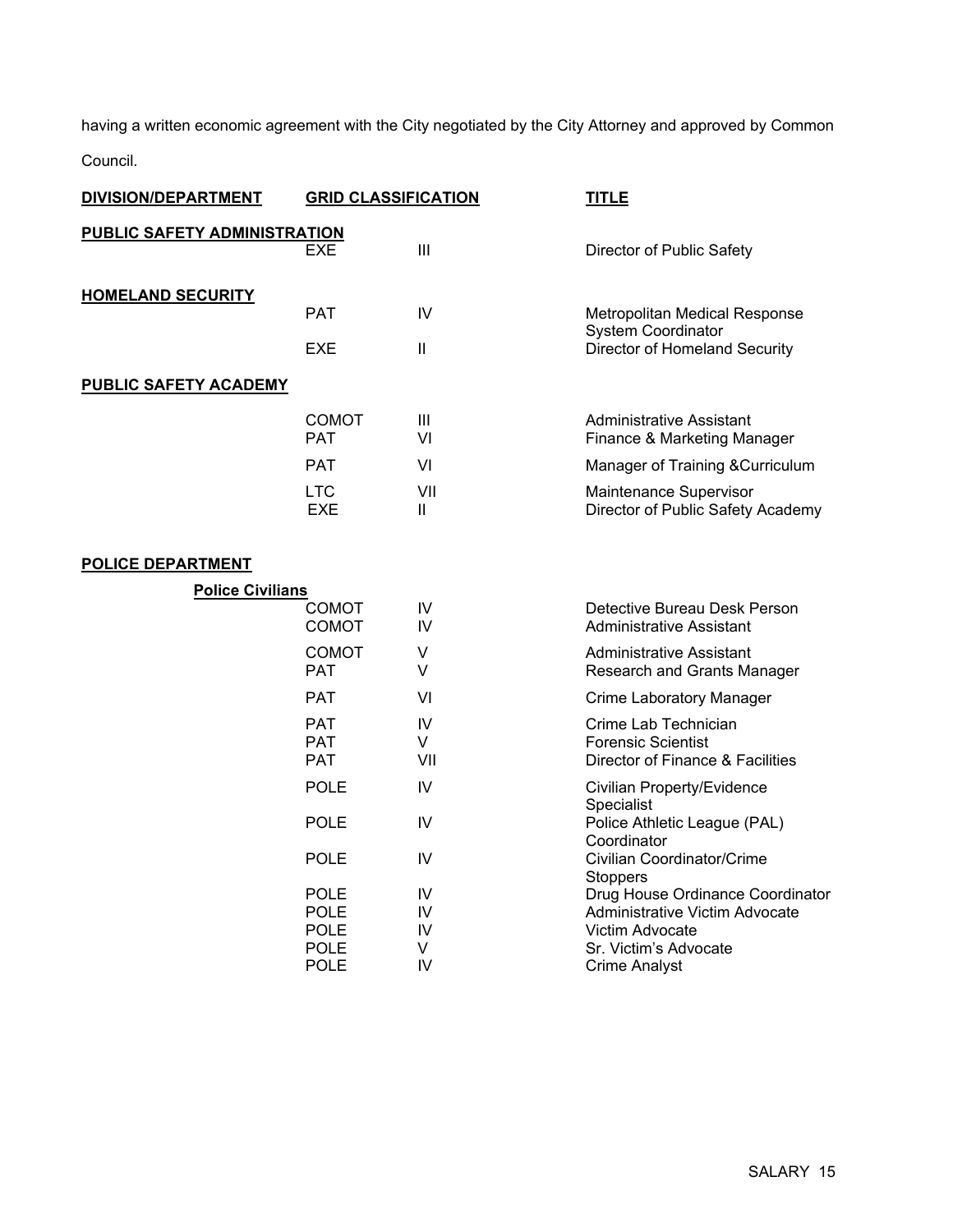|                                                | <b>POLE</b><br><b>POLE</b>                                                                            | V<br>V                              | Operations | Sr. Crime Analyst<br>Supervisor of Property Room                                                                                                                                                 |
|------------------------------------------------|-------------------------------------------------------------------------------------------------------|-------------------------------------|------------|--------------------------------------------------------------------------------------------------------------------------------------------------------------------------------------------------|
|                                                | <b>POLE</b>                                                                                           | VII                                 |            | Director Victim's Assistance                                                                                                                                                                     |
| <b>Police Command</b>                          |                                                                                                       |                                     |            |                                                                                                                                                                                                  |
|                                                | <b>POLE</b><br><b>POLE</b><br><b>EXE</b>                                                              | VII<br>VIII<br>Ш                    |            | Captain<br>Deputy Chief<br><b>Assistant Chief of Police</b>                                                                                                                                      |
|                                                | <b>EXE</b>                                                                                            | Ш                                   |            | <b>Chief of Police</b>                                                                                                                                                                           |
| <b>Animal Control</b>                          | <b>COMOT</b>                                                                                          | IV                                  |            | <b>Volunteer Coordinator</b>                                                                                                                                                                     |
|                                                | <b>PAT</b>                                                                                            | $\vee$                              |            | Community Relations & Education                                                                                                                                                                  |
|                                                |                                                                                                       |                                     |            | Specialist                                                                                                                                                                                       |
|                                                | <b>PAT</b>                                                                                            | $\vee$                              |            | Office Supervisor                                                                                                                                                                                |
|                                                | <b>PAT</b>                                                                                            | VII                                 |            | Director of Animal Care and                                                                                                                                                                      |
|                                                |                                                                                                       |                                     |            | Control                                                                                                                                                                                          |
|                                                | <b>POLE</b><br><b>POLE</b>                                                                            | V<br>V                              |            | Animal Care Supervisor<br><b>Lead Officer</b>                                                                                                                                                    |
|                                                | <b>POLE</b>                                                                                           | VI                                  |            | <b>Enforcement Supervisor</b>                                                                                                                                                                    |
| <b>Communications and Information Services</b> |                                                                                                       |                                     |            |                                                                                                                                                                                                  |
|                                                | <b>COMOT</b><br><b>COMOT</b><br>COMOT<br><b>COMOT</b><br><b>COMOT</b>                                 | IV<br>IV<br>IV<br>IV<br>IV          |            | <b>Administrative Assistant</b><br>Records Technician<br>Senior Records Technician<br><b>Quality Assurance Technician</b><br>Electronics / Radio Installer                                       |
|                                                | <b>COMOT</b>                                                                                          | IV                                  |            | Two-Way Radio / Electronics /<br>Technician                                                                                                                                                      |
|                                                | <b>PAT</b>                                                                                            | VII                                 |            | Director of Communications and<br><b>Information Services</b>                                                                                                                                    |
|                                                | <b>POLE</b><br><b>POLE</b><br><b>POLE</b><br><b>POLE</b><br><b>POLE</b><br><b>POLE</b><br><b>POLE</b> | Ш<br>IV<br>V<br>V<br>VI<br>VI<br>VI |            | Dispatcher - Entry Level<br>Dispatcher I-III<br><b>Supervisor of Training</b><br><b>Supervisor of Dispatchers</b><br>Records Supervisor<br>Radio Shop Supervisor<br><b>Operations Supervisor</b> |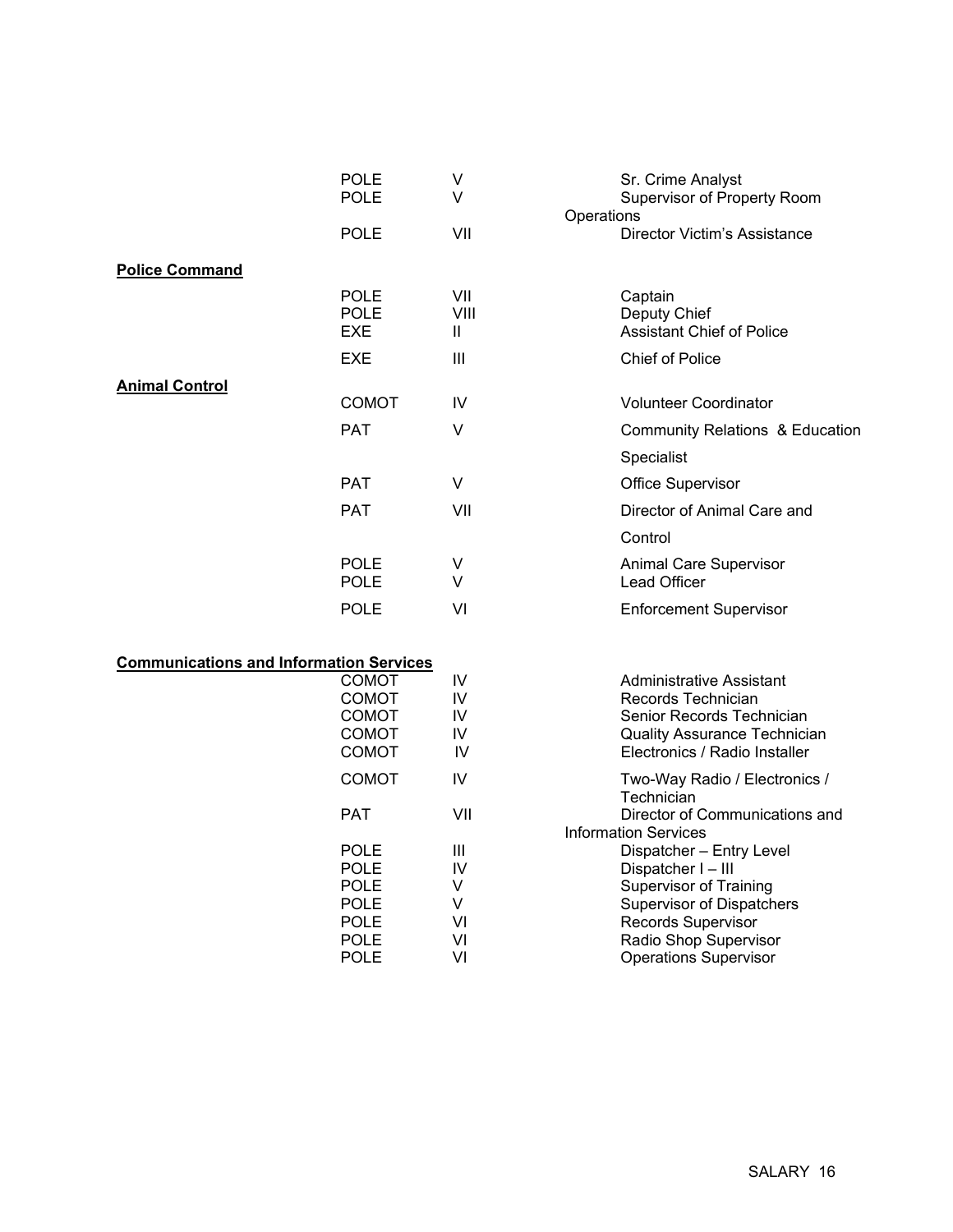## FIRE DEPARTMENT

| <b>Fire Civilians</b>       |                                                        |                    |                                                                                                                       |
|-----------------------------|--------------------------------------------------------|--------------------|-----------------------------------------------------------------------------------------------------------------------|
|                             | <b>COMOT</b><br><b>PAT</b><br><b>PAT</b><br><b>PAT</b> | V<br>V<br>VI<br>VI | Administrative Assistant<br><b>System Administrator</b><br><b>EMS Director</b><br><b>Building Maintenance Manager</b> |
|                             | <b>PAT</b><br><b>PAT</b><br><b>POLE</b>                | VI<br>VII<br>VII   | Director of Public Information<br>Director of Finance and Facilities<br>Internal Affairs Officer                      |
| <b>Fire Command</b>         |                                                        |                    |                                                                                                                       |
|                             | <b>EXE</b>                                             | Ш                  | Fire Chief                                                                                                            |
|                             | EXE                                                    | Ш                  | Deputy Chief                                                                                                          |
| <b>Weights and Measures</b> | <b>PAT</b>                                             | VII                | <b>Assistant Chief</b>                                                                                                |
|                             | POLE                                                   | VII                | Weights & Measures Inspector                                                                                          |

#### PART TIME/SEASONALTEMPORARY POSITIONS DIVISION/DEPARTMENT GRID CLASSIFICATION JOB/TITLE/POSITION

| <b>POLICE DEPARTMENT</b> |                                                                                         |                                       |                                                                                                                       |
|--------------------------|-----------------------------------------------------------------------------------------|---------------------------------------|-----------------------------------------------------------------------------------------------------------------------|
|                          | <b>Police Civilians</b><br><b>COMOT</b><br><b>COMOT</b><br><b>COMOT</b><br><b>COMOT</b> | Ш<br>$\mathbf{III}$                   | Intern/Temporary<br>Victim Assistance Intern<br>Civilian Property Manager<br><b>Community Service Officer/Retired</b> |
|                          |                                                                                         |                                       | <b>Officer Program</b>                                                                                                |
|                          | <b>COMOT</b>                                                                            | $\mathbf{III}$                        | <b>Investigation Division General</b>                                                                                 |
|                          |                                                                                         |                                       | Assistant                                                                                                             |
|                          | <b>COMOT</b>                                                                            | Ш                                     | Administrative Assistant                                                                                              |
|                          | <b>COMOT</b>                                                                            | VI                                    | <b>Volunteer Coordinator</b>                                                                                          |
|                          | <b>POLE</b>                                                                             | $\mathbf{H}$                          | <b>Adult Guards</b>                                                                                                   |
|                          | <b>POLE</b>                                                                             | IV                                    | Victim's Advocate                                                                                                     |
|                          | <b>Animal Care and Control</b>                                                          |                                       |                                                                                                                       |
|                          | <b>COMOT</b>                                                                            | $\mathbf{I}$                          | Humane Education Assistant (partially Grant<br>Funded)                                                                |
|                          | <b>COMOT</b><br><b>COMOT</b>                                                            | $\mathbf{H}$<br>$\mathbf{\mathsf{I}}$ | <b>Adoption Assistant</b><br>Administrative Assistant (Grant<br>Funded)                                               |
|                          | <b>COMOT</b><br><b>LTC</b>                                                              | Ш                                     | <b>Enforcement Assistant</b><br>Intern/Seasonal                                                                       |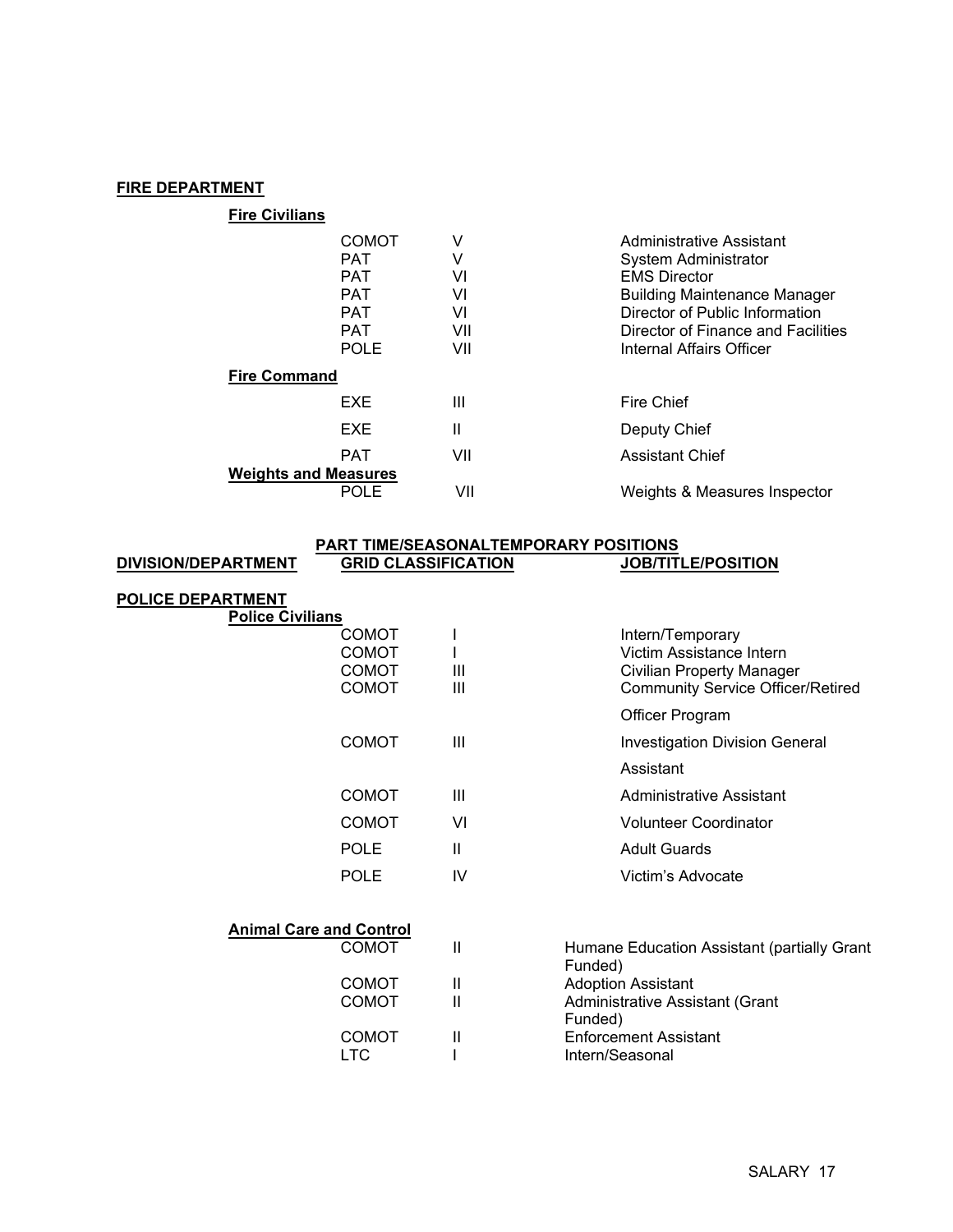|                                                 | LTC<br>LTC.                 | Ш<br>Ш    | Kennel Attendant<br>Kennel Attendant                         |  |
|-------------------------------------------------|-----------------------------|-----------|--------------------------------------------------------------|--|
| <b>Communications and Information Services</b>  | <b>COMOT</b><br><b>POLE</b> | VII<br>IV | Electronics / Radio Installer<br>Dispatcher                  |  |
| <b>FIRE DEPARTMENT</b><br><b>Fire Civilians</b> | COMOT<br>LTC.               | Ш<br>Ш    | Survive Alive Teaching Asst.<br>Survive Alive Yard and Bldg. |  |
|                                                 |                             |           | Maintenance                                                  |  |

**SECTION 4.** Police and Fire employees, as indicated herein, may participate in Collective Bargaining with the City for economic conditions. Pursuant to State Statute such economic conditions must be approved by Common Council. Such economic conditions include, but are not limited to, base pay and monetary fringe benefits. These matters will be negotiated by and between the City and the appropriate bargaining unit for the year 2009. Upon conclusion of such negotiations, the appropriate Ordinances shall be submitted to the Common Council for approval.

 Employees covered by recognized bargaining unit representatives (Unions) will receive a salary established by the Collective Bargaining process as long as this pay does not exceed the table of maximum salaries authorized in Section 2, above.

**SECTION 5.** In addition to the compensation for positions listed herein, the City shall contribute 3% of employees' salary to the Public Employees Retirement Fund (PERF) except for those positions which are commonly referred to as Police and Fire Command.

 SECTION 6. From and after the first day of January, 2009, all members of the Police and Fire Departments of the City of Fort Wayne will be paid according to this, the above and following provisions of this ordinance, subject to budgetary limitations, collective bargaining agreements, future changes or amendments enacted by Common Council.

 SECTION 7. That civilian employees in the Police and Fire Departments subject to this Ordinance will conform to the Official City Human Resources Policies and Procedures relating to hiring, pay, and other related practices, approved by the Mayor and administered by the City's Human Resources Department.

**SECTION 8.** If any section, clause, sentence, paragraph or part or provisions of this Ordinance be found invalid or void by a court of competent jurisdiction, it shall be conclusively presumed that this ordinance would have passed by the Common Council without such invalid section, clauses, paragraph, part or provisions, and the remaining parts of the Ordinance will remain in effect. SECTION 9. The Municipal Code of the City of Fort

Wayne references, in codification form, salary ordinances previously adopted by the City

Council for past years. Such salary ordinances have a duration of one year and thus, with

the exception of the 2008 salary ordinance, have